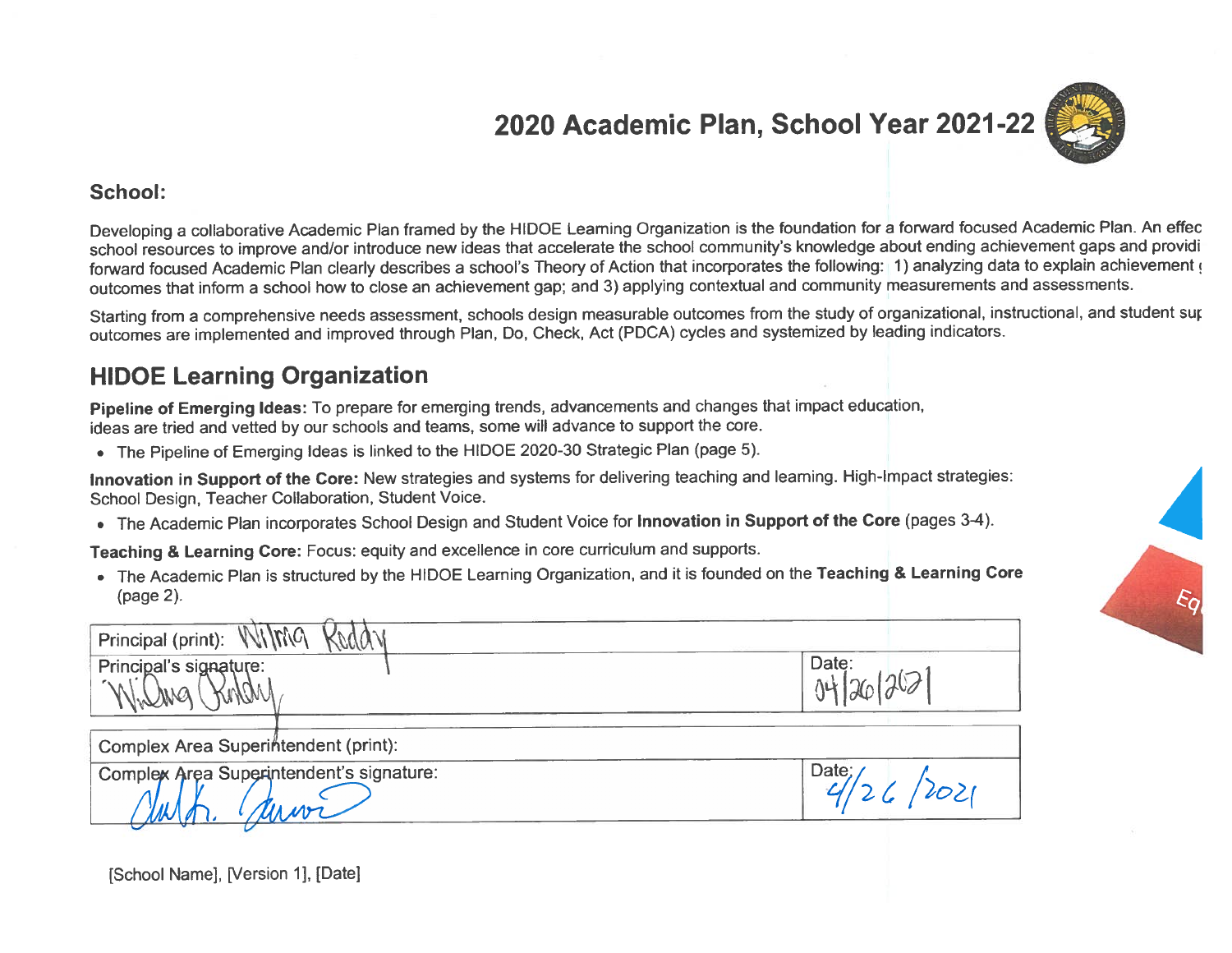

# *2020 Academic Plan, School Year 2021-22*

#### **School: Mountain View Elementary School**

Developing a collaborative Academic Plan framed by the HIDOE Learning Organization is the foundation for a forward focused Academic Plan. An effective Academic Plan utilizes existing school resources to improve and/or introduce new ideas that accelerate the school community's knowledge about ending achievement gaps and providing equitable services for all students. A forward focused Academic Plan clearly describes a school's Theory of Action that incorporates the following: 1) analyzing data to explain achievement gaps; 2) incorporating measurable outcomes that inform the closing of the achievement gap; and 3) applying contextual and community measurements and assessments.

Starting from a comprehensive needs assessment, schools study organizational, instructional, and student support systems to design measurable outcomes. The measurable outcomes are implemented and improved through Plan, Do, Check, Act (PDCA) cycles and systemized by leading indicators.

# **HIDOE Learning Organization**

**Pipeline of Emerging Ideas**: To prepare for emerging trends, advancements and changes that impact education, ideas are tried and vetted by our schools and teams, some will advance to support the core.

● The Pipeline of Emerging Ideas is linked to the HIDOE 2020-30 Strategic Plan (page 5).

**Innovation in Support of the Core**: New strategies and systems for delivering teaching and learning. High-Impact strategies: School Design, Teacher Collaboration, Student Voice.

● The Academic Plan incorporates School Design and Student Voice for **Innovation in Support of the Core** (pages 3-4).

**Teaching & Learning Core**: Focus: equity and excellence in core curriculum and supports.

● The Academic Plan is structured by the HIDOE Learning Organization, and it is founded on the **Teaching & Learning Core** (page 2).



# **Teaching & Learning Core: Equity and Excellence**

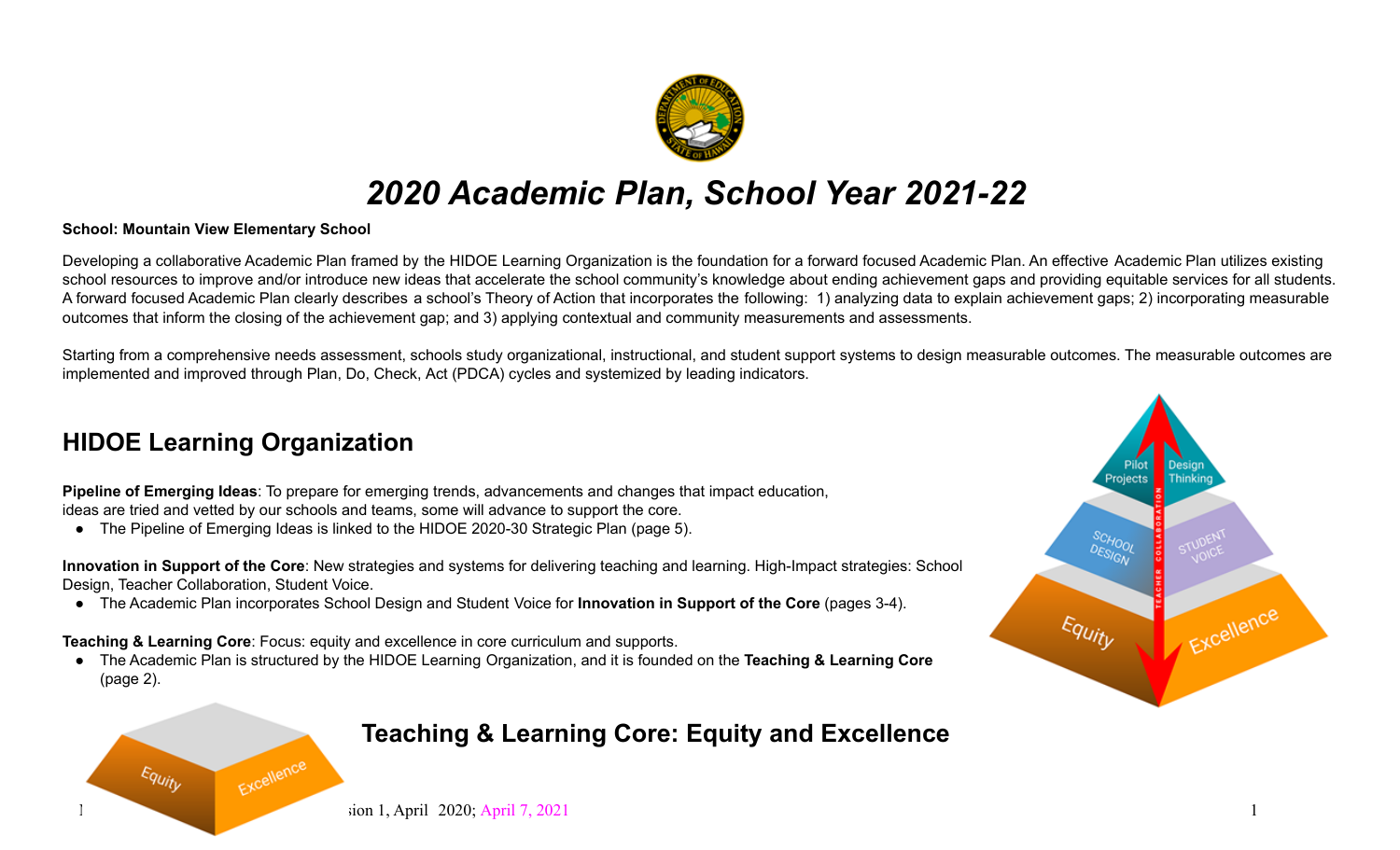In order to address equity, list the targeted subgroup(s) and their identified needs. Specifying enabling [activities](https://docs.google.com/document/d/1_CBCCCUPTqpr2sEeh1fQ9EUVupyhBBZlYUdzcm9zCw0/edit) in the academic plan should address identified subgroup(s) and their needs.

| <b>Achievement Gap</b>                                                                                                                                                                                                                                                                                                                                                                                                                                                                                                                                                                                                                                                                                                                                                                                                                                                                                                                                                                                                                                                                                                                                                                                                                                                                                                                                                                                                                                                                                                                                       | <b>Theory of Action</b>                                                                                                                                                                                                                                                                                                                                                                                                                                                                                                                                                                                                                                                                                                                                                                                                                                                                                                                                                                                                                                                                                                                                                                                                  | <b>Enabling Activity</b>                                                                                                                                                                                                                                                                                                                                                                                                                                                                                                                                                                                                                                                                                                                                                                                                                                                                                                                                                                                                                                                                                                                                                                                                                                                                                                         |
|--------------------------------------------------------------------------------------------------------------------------------------------------------------------------------------------------------------------------------------------------------------------------------------------------------------------------------------------------------------------------------------------------------------------------------------------------------------------------------------------------------------------------------------------------------------------------------------------------------------------------------------------------------------------------------------------------------------------------------------------------------------------------------------------------------------------------------------------------------------------------------------------------------------------------------------------------------------------------------------------------------------------------------------------------------------------------------------------------------------------------------------------------------------------------------------------------------------------------------------------------------------------------------------------------------------------------------------------------------------------------------------------------------------------------------------------------------------------------------------------------------------------------------------------------------------|--------------------------------------------------------------------------------------------------------------------------------------------------------------------------------------------------------------------------------------------------------------------------------------------------------------------------------------------------------------------------------------------------------------------------------------------------------------------------------------------------------------------------------------------------------------------------------------------------------------------------------------------------------------------------------------------------------------------------------------------------------------------------------------------------------------------------------------------------------------------------------------------------------------------------------------------------------------------------------------------------------------------------------------------------------------------------------------------------------------------------------------------------------------------------------------------------------------------------|----------------------------------------------------------------------------------------------------------------------------------------------------------------------------------------------------------------------------------------------------------------------------------------------------------------------------------------------------------------------------------------------------------------------------------------------------------------------------------------------------------------------------------------------------------------------------------------------------------------------------------------------------------------------------------------------------------------------------------------------------------------------------------------------------------------------------------------------------------------------------------------------------------------------------------------------------------------------------------------------------------------------------------------------------------------------------------------------------------------------------------------------------------------------------------------------------------------------------------------------------------------------------------------------------------------------------------|
| Identify and describe an achievement gap including but not limited<br>to Special Education or English Learners or any other sub group.<br>The description must be gathered from a comprehensive needs<br>assessment (CNA), such as Title I CNA, WASC Self Study,<br>International Baccalaureate, and may include additional local<br>measurements.<br>SY 18-19 Strive HI data indicates that our English Learners,<br>economically disadvantaged students and students receiving Special<br>education services have lower proficiency rates in both ELA and<br>Math.<br>MVES' SPED subgroup was identified as a Targeted support and<br>Improvement-Continuously Underperforming (TSI-CU) in Fall 2019.<br>Students with disabilities make up 15% of our student population.<br>100% are not proficient in ELA and approximately 92% not proficient<br>in Math on Statewide assessments and have lower growth as<br>compared to their peers. (SW1)<br>In order to improve outcomes for students with disabilities we will<br>continue to use evidenced-based interventions such as Beginning<br>Foundational Reading Skills (BFRS), Enhanced Core Reading<br>Instruction (ECRI) components during English Language Arts time as<br>well as during specially designed instruction time, Rule of 3 +<br>Fluency (Rule of 3 + Fluency). For math, we will continue to use<br>Stepping Stones curriculum, strategies and interventions component,<br>TouchMath (multi-sensory learning), Handwriting Without Tears (math<br>component), small group instruction. | What is your Theory of Action (if-then) to improve the<br>achievement gap?<br>If we:<br>continue to build strong relationships with all stakeholders<br>Then, we will strengthen our sense of Belonging, Responsibility,<br>Excellence, Aloha, and Total Well-being (HA)<br>And, our culture will help drive Academic excellence.<br>If we:<br>build collective efficacy, maximize professional collaboration and<br>development opportunities (through our PLCs & Professional<br>Development) for educators that focus on meeting the needs of all<br>students<br>Then, we will refine and implement current efforts to address the<br>four identified priority areas from the school's comprehensive<br>needs assessment which include attendance, behavior, growth,<br>and achievement<br>And, promote equity and excellence.<br>If we:<br>enhance the curricula and instruction, ensuring alignment to<br>CCSS, plan for and implement Visible Learning components:<br>learning intentions, learning progressions and success criteria,<br>and<br>organize the system infrastructure to support our work<br>Then, we will consistently implement evidence based best<br>instructional practices in every classroom, | What are your <i>Enabling Activities</i> to improve the achievement<br>gap?<br>Professional development for all faculty and educational<br>assistants on student engagement practices, and training on how<br>to effectively deliver student supports identified in IEPs.<br>Targeted Tier 2: small group instruction school wide (grades K-5)<br>SpEd PLCs will meet monthly to analyze progress of IDEA<br>students: (SW7)<br>• All Sped teachers will bring student work samples and<br>data on meeting students goals and objectives as<br>referenced in the students' IEPs.<br>Review LRE data to evaluate how many students with<br>$\bullet$<br>IEPs are participating in the general education setting and<br>what percent of the time.<br>SpEd teachers will review IEPs regularly once a month with<br>support staff EAs, Reg Ed Inclusion teachers and team Service<br>Providers (review Progress Reports with Administration during<br>data conferences) to ensure fidelity of implementation by progress<br>monitoring the IEP goals, using a variety of sources (DIBELs,<br>iReady, observations, etc.).<br>SpEd teachers will provide Deliberate, Intentional, Targeted, and<br>Strategic (DITS) SDI to meet the goals and objectives of IDEA<br>students with fidelity to close achievement gaps and communicate |
| <b>Non-High Needs</b><br><b>ELA</b><br><b>Math</b>                                                                                                                                                                                                                                                                                                                                                                                                                                                                                                                                                                                                                                                                                                                                                                                                                                                                                                                                                                                                                                                                                                                                                                                                                                                                                                                                                                                                                                                                                                           | And, this will facilitate learning for all students.                                                                                                                                                                                                                                                                                                                                                                                                                                                                                                                                                                                                                                                                                                                                                                                                                                                                                                                                                                                                                                                                                                                                                                     | with all stakeholders. (SW6, SW7)                                                                                                                                                                                                                                                                                                                                                                                                                                                                                                                                                                                                                                                                                                                                                                                                                                                                                                                                                                                                                                                                                                                                                                                                                                                                                                |
| 52%<br>45%<br>2018-19                                                                                                                                                                                                                                                                                                                                                                                                                                                                                                                                                                                                                                                                                                                                                                                                                                                                                                                                                                                                                                                                                                                                                                                                                                                                                                                                                                                                                                                                                                                                        | If we:<br>continue with targeted small group instruction during Core and<br>Tier II, 3x/week and specially designed instruction (SDI) with                                                                                                                                                                                                                                                                                                                                                                                                                                                                                                                                                                                                                                                                                                                                                                                                                                                                                                                                                                                                                                                                               |                                                                                                                                                                                                                                                                                                                                                                                                                                                                                                                                                                                                                                                                                                                                                                                                                                                                                                                                                                                                                                                                                                                                                                                                                                                                                                                                  |
| 2017-18<br>54%<br>54%                                                                                                                                                                                                                                                                                                                                                                                                                                                                                                                                                                                                                                                                                                                                                                                                                                                                                                                                                                                                                                                                                                                                                                                                                                                                                                                                                                                                                                                                                                                                        |                                                                                                                                                                                                                                                                                                                                                                                                                                                                                                                                                                                                                                                                                                                                                                                                                                                                                                                                                                                                                                                                                                                                                                                                                          |                                                                                                                                                                                                                                                                                                                                                                                                                                                                                                                                                                                                                                                                                                                                                                                                                                                                                                                                                                                                                                                                                                                                                                                                                                                                                                                                  |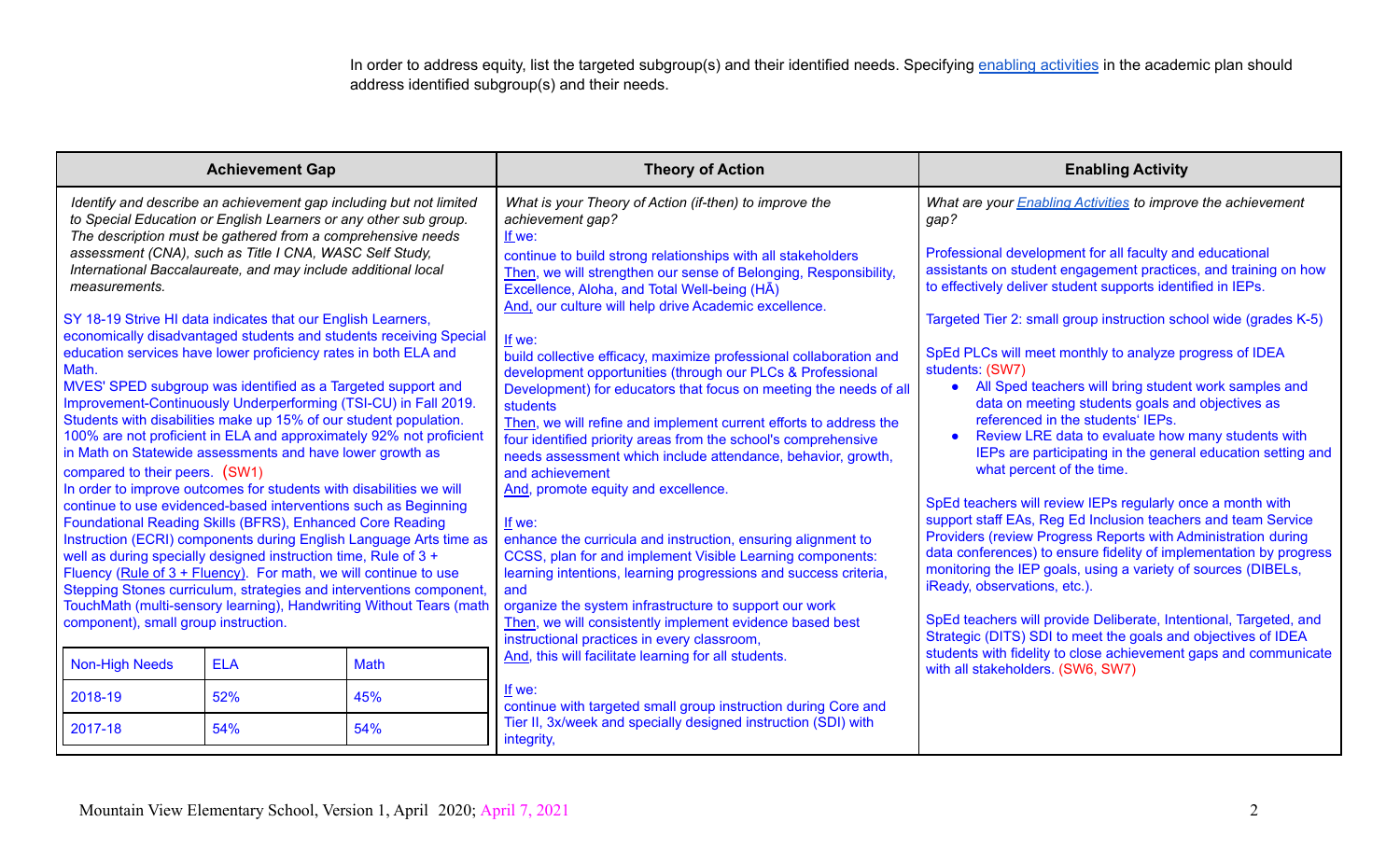| <b>ELA</b><br>Math<br>34%<br>33% | If teachers utilize literacy strategies in all content areas, students in the                                                  |                                                                                                                       |
|----------------------------------|--------------------------------------------------------------------------------------------------------------------------------|-----------------------------------------------------------------------------------------------------------------------|
|                                  |                                                                                                                                |                                                                                                                       |
|                                  | high needs subgroup will develop the literacy skills needed to access<br>the grade level standards through Tier 1 instruction. |                                                                                                                       |
| 35%<br>35%                       |                                                                                                                                |                                                                                                                       |
| 33%                              | If we provide intensive instruction of literacy skills through Tier 2                                                          |                                                                                                                       |
|                                  | appropriate grade level will develop literacy skills increasing their                                                          |                                                                                                                       |
| <b>ELA</b>                       |                                                                                                                                |                                                                                                                       |
| 0%                               |                                                                                                                                |                                                                                                                       |
| 0%                               |                                                                                                                                |                                                                                                                       |
| 0%                               |                                                                                                                                |                                                                                                                       |
|                                  |                                                                                                                                |                                                                                                                       |
|                                  |                                                                                                                                |                                                                                                                       |
|                                  | 35%<br>Math<br>8%<br>4%<br>8%                                                                                                  | classes, students currently reading at multiple levels below their age<br>reading level and reducing the reading gap. |

## **Innovation in Support of the Core: School Design and Student Voice**

MVES School [Design](https://drive.google.com/file/d/1avZ3XZarJf8WdUmPnJYY-lEZ_iMMbepK/view?usp=sharing)

Describe here your complex/school contexts for School Design and Student Voice.

Mountain View Elementary (MVES) is a PreK to Grade 5 school with 500+ students. With less than half of our students meeting proficiency in SBA, we are committed to being Deliberate, Intentional, Targeted, and Strategic (DITS) by enhancing and aligning our Core Instruction to CCSS, fidelity to small group instruction, and embedding Visible Learning strategies-Learning Progressions, Learning Intentions and Success Criteria. In addition, we are committed to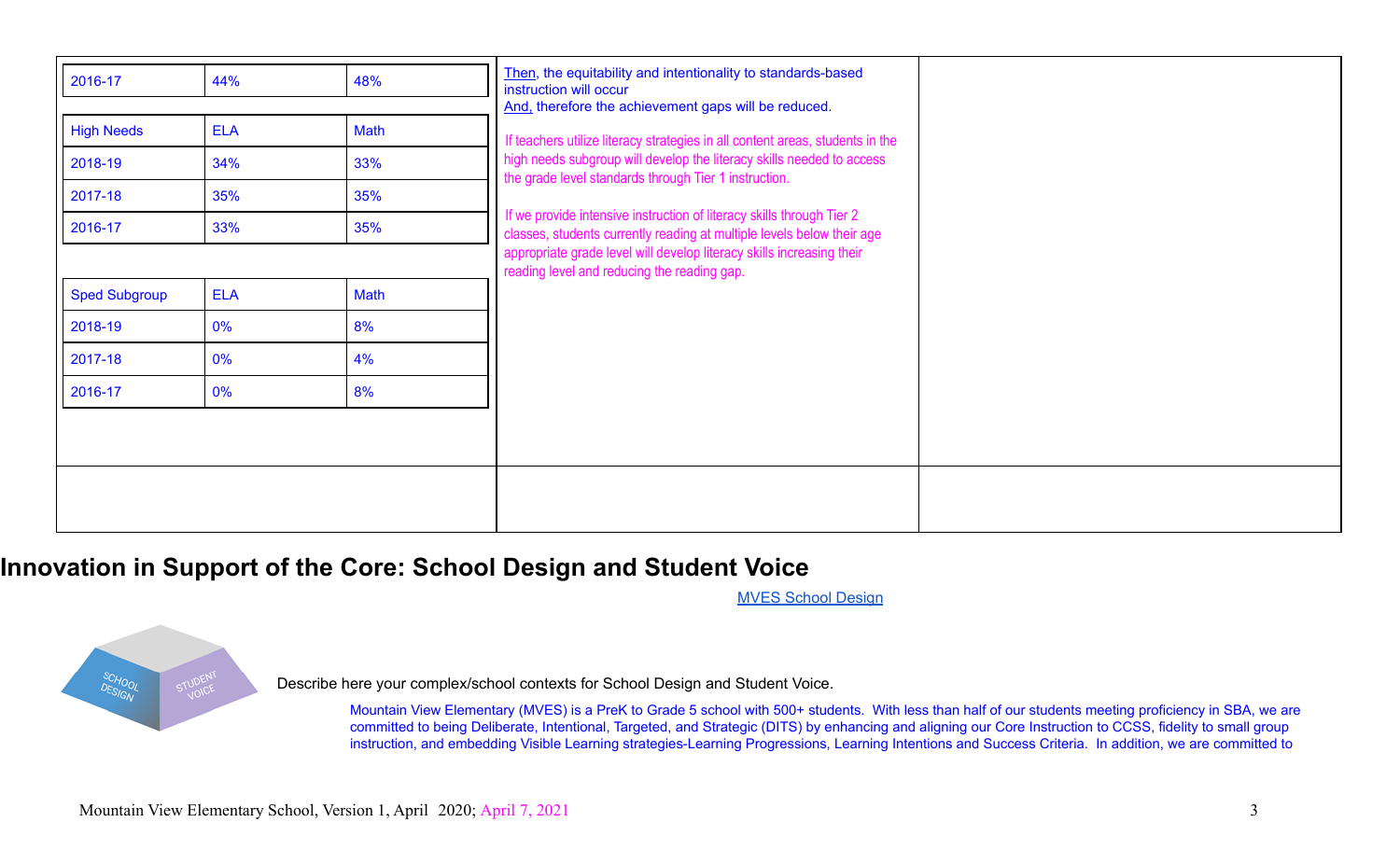building a stronger sense of place, belonging and relationships through HĀ using the Nā Hopena Aʻo Framework with the help of our partners Kamehameha Schools Kealapono. In addition to the core curricula, students will participate in Culture Based Education, Physical Education, Art and Gardening, and (SEL) Mind Up classes. MVES is committed to establishing a protocol to include student voice of all school wide activities and incentives by including student council representatives in the planning. Teachers will continue to participate in weekly PLCs to build collective efficacy, engage in collective inquiry, plan rigorous lessons, share best practice strategies and use data to make informed decisions. MVES will continue to embed PBIS, teach Second Steps (SEL) weekly, and TSS practices to ensure we are supporting and meeting the needs of all students. With a focus on DITS practices, PBIS, TSS and HĀ for all students we will be able to build optimal learning experiences that empower them with the skills, aptitudes and attitudes necessary for the future. (SW5, SW6)

#### Describe here your current and continuing initiatives that will further advance your 2020-21 School Design and Student Voice.

The Core curricula utilized at MVES include Reading Wonders for ELA, and Stepping Stones for Math. Grade level Professional Learning Community meetings are held weekly to collaboratively discuss the academics and behavior impacting students learning, and use key data points to make informed decisions. The five guiding principles for our PLC discussions are: What do we want our students to learn? How will we know when they have learned it? How will we respond when some students don't learn? How will we respond when students already know it? Do you believe your students can do it? Grade levels continue to focus on our common formative assessments (CFAs), determine priority and focus, for the CFAs, based on CCSS and baseline data. In an effort to make the gains more systematized and consistent, our school implements the Enhanced Core Reading Instruction (ECRI), in grades K-2 to teach the foundational skills of reading. Grades 3-5 are also incorporating Flipbooks in order to explicitly teach vocabulary and the spelling-focused phonics components, each week, for the Wonders curriculum. Fidelity to the curricula is a school wide expectation, and vertical alignment in practice and process is facilitated through the PLC process, with academic coaches and administration. All teachers are expected to deliver small group intervention and progress monitor students on a regular basis. Students who need intensive support also receive Tier 3 interventions. We use the same RTI process for behavior and will be looking to enhance our current practices to meet the needs of our at-risk students. MVES staff (certificated and classified) will continue to participate in professional development that will help us enhance student learning opportunities, experiences, engagement, student empowerment and achievement for all students in a safe, positive and nurturing learning environment. (SW6)

#### Describe here your Conditions for Success for School Design and Student Voice

To positively impact students, staff, and school community, MVES needs to be DITS and:

- Establish, implement, monitor, and evaluate a framework for school improvement that focuses on a system level that focuses on continuous improvement across all classrooms that meet the academic and non-academic needs of all students (HMTSS).
- Implement evidence based instructional strategies and approaches with fidelity to promote student engagement
- Develop/Refine meeting processes for school teams to follow.
- Refine the process to analyze data at the school, grade, and individual student level.
- Develop a communication system school to home, home to school, and between school staff

| SY 2020-21 Measurable Outcomes                                                                       | SY 2021-22 Measurable Outcomes                                                                              | SY 2022-23 Measurable Outcomes                                                                       |  |  |
|------------------------------------------------------------------------------------------------------|-------------------------------------------------------------------------------------------------------------|------------------------------------------------------------------------------------------------------|--|--|
| What are your Measurable Outcomes around School Design and<br>Student Voice? What are you designing? | What are your <i>Measurable Outcomes</i> around School Design and<br>Student Voice? What are you designing? | What are your Measurable Outcomes around School Design and<br>Student Voice? What are you designing? |  |  |
| <b>School Design</b>                                                                                 | <b>School Design</b>                                                                                        | <b>School Design</b>                                                                                 |  |  |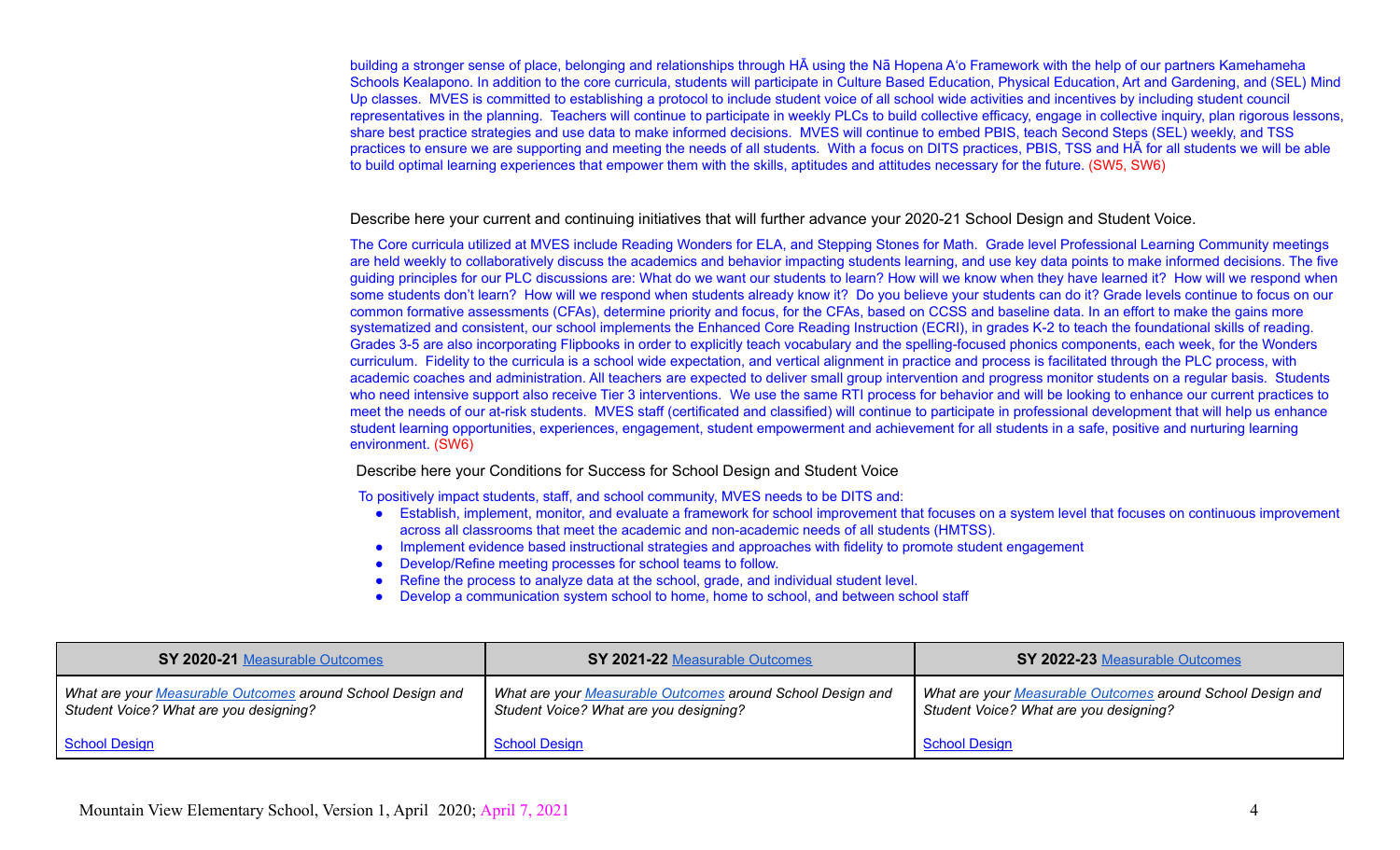|                      | 1. Increase proficiency rates in ELA and Math for high-needs<br>students on SBA by 5%                                                                                     |                | 1. Increase proficiency rates in ELA and Math for high-needs<br>students on SBA by 5%                                                                                                |              | Increase proficiency rates in ELA and Math for high-needs<br>students on SBA by 5%                                                                                        |
|----------------------|---------------------------------------------------------------------------------------------------------------------------------------------------------------------------|----------------|--------------------------------------------------------------------------------------------------------------------------------------------------------------------------------------|--------------|---------------------------------------------------------------------------------------------------------------------------------------------------------------------------|
|                      | 2. 100% of students will achieve 1 years+ worth of growth per<br>school year in DIBELS and i-Ready                                                                        | 2.             | 100% of students will achieve 1 years+ worth of growth per<br>school year in DIBELS and Iready                                                                                       |              | 2. 100% of students will achieve 1 years+ worth of growth per<br>school year in DIBELS and Iready                                                                         |
| $3_{\cdot}$          | 100% of teachers will participate in data team PLCS.                                                                                                                      | 3.             | 100% of teachers will participate in data team PLCS.                                                                                                                                 | $\mathbf{3}$ | 100% of teachers will participate in data team PLCS.                                                                                                                      |
| 4.                   | 100% of our faculty will implement student engagement<br>practices.                                                                                                       | 4.             | 100% of our faculty will implement a student engagement<br>practice.                                                                                                                 |              | 100% of our faculty will implement a student engagement<br>practice.                                                                                                      |
|                      | 5. 100% of teachers will participate in at least 1 BERC group<br>(Learning Walks) observation. (SW5)                                                                      | 5 <sub>1</sub> | 100% of teachers will participate in 2 BERC group<br>(Learning Walks) observations.                                                                                                  |              | 100% of teachers will participate in 3 BERC group<br>(Learning Walks) observations.                                                                                       |
|                      | 6. 100% of teachers will participate in HA PD and incorporate<br>HĀ in their classrooms.                                                                                  | 6.             | 100% of teachers will participate in HA PD and incorporate<br>HĀ in their classrooms.                                                                                                | 6.           | 100% of teachers will participate in HA PD and incorporate<br>HĀ in their classrooms.                                                                                     |
| <b>Student Voice</b> |                                                                                                                                                                           |                | <b>Student Voice</b>                                                                                                                                                                 |              | <b>Student Voice</b>                                                                                                                                                      |
|                      |                                                                                                                                                                           |                |                                                                                                                                                                                      |              |                                                                                                                                                                           |
|                      | 1. Increase positive student perceptions of school climate will<br>meet or exceed state percentage as measured by SBA                                                     |                | 1. Increase positive student perceptions of school climate will<br>meet or exceed state percentage as measured by SBA                                                                |              | Increase positive student perceptions of school climate will<br>meet or exceed state percentage as measured by SBA                                                        |
|                      | and Panorama survey.<br>2. Increase positive student perceptions of school climate by<br>pre and post survey data (baseline to be set 2020-2021                           | 2.<br>3.       | and Panorama survey.<br>Increase positive student perceptions of school climate by<br>pre and post survey data (will input data from SY2020-21)                                      |              | and Panorama survey.<br>Increase positive student perceptions of school climate by<br>pre and post survey data (input data from SY 2021-22).                              |
|                      | SY).<br>3. 100% of grade levels will use a common (beyond planner)<br>school to home communication tool (monthly, then<br>bi-weekly, and then weekly over 3 years). (SW7) |                | 100% of grade levels will use a common (in addition to the<br>planner) school to home communication tool bi-weekly.<br>4. Chronic absenteeism will decrease by 5% from SY<br>2020-21 |              | 100% of grade levels will use a common (beyond planner)<br>school to home communication tool weekly.<br>4. Chronic absenteeism will decrease by 5% from SY<br>$2021 - 22$ |

*Why are you implementing them?*

By continuing to build a culture that strengthens HĀ, we will see ourselves and others as active participants in the learning process, make good decisions with moral courage and integrity in every action, share the responsibility for collective work, engage in positive social interactions and continue to build positive relationships with all stakeholders.

By establishing a continuous cycle of school improvement and evaluating our implementation of the Hawaii Multi-Tiered System of Support (HMTSS) framework, we will better ensure equitable access for all students to receive consistent and targeted supports that will enable them to master essential standards.

By creating high quality and engaging lessons that support students academically, socially, emotionally and behaviorally through the incorporation of trauma sensitive practices, positive behavior interventions and supports, and restorative justice, we will be able to meet the needs of all students.

By continuing to enhance implementation of evidence based instructional strategies, teachers will acquire the necessary skills and knowledge to support all students and help them achieve excellence. By improving our communication systems and supporting students who are chronically absent, we will increase students' engagement and increase positive perception of school by students' and families.

*How will you know that they are causing an improvement?*

We will know our measurable outcomes are causing an improvement by: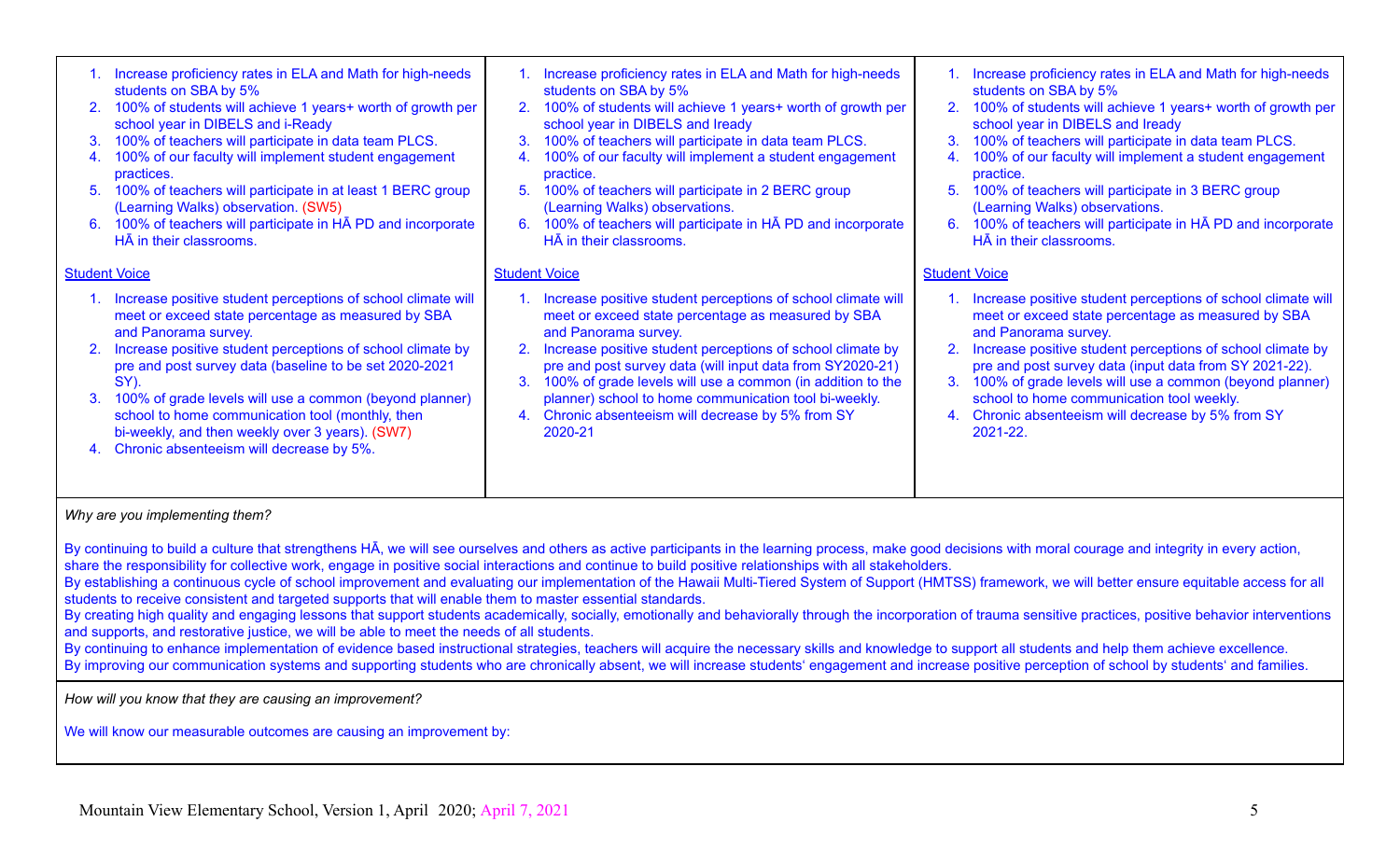- Seeing an increase in proficiency scores on school level assessments (CFA, Iready, DIBELS), state assessments: Smarter Balanced Assessments (SBA), School Quality Survey (SQS)
- Seeing an increase in program status implementation ratings
- Seeing a decrease in student behavioral referrals and repeat offenders
- Seeing an increase in positive perception data of our school by students, families and teachers
- Seeing an increase in engagement and decrease in chronic absenteeism

## **Innovation in Support of the Core: School Design and Student Voice**

*FOCUS ON SY 2020-21:* Crosswalk enabling activities, measurable outcomes, and budget outlay and monitoring.

| <b>Baseline Measurements</b>                                                                                                                               | <b>Formative Measures</b>                                                                                                                                                                | <b>Summative Goals</b>                                                                                                                                                                                                                                                                                                                                                                                                                                                                                                                                                                                                                              |
|------------------------------------------------------------------------------------------------------------------------------------------------------------|------------------------------------------------------------------------------------------------------------------------------------------------------------------------------------------|-----------------------------------------------------------------------------------------------------------------------------------------------------------------------------------------------------------------------------------------------------------------------------------------------------------------------------------------------------------------------------------------------------------------------------------------------------------------------------------------------------------------------------------------------------------------------------------------------------------------------------------------------------|
| Add beginning of the year measurements here.<br>Strive HI 2018-19<br>l ELA 37%<br><b>Math 35%</b><br><b>Chronic Absenteeism: 23%</b><br>School Climate 67% | Add throughout the year measurements here.<br><b>DIBELS</b><br>Screener (iREADY)<br><b>Common Formative Assessments</b><br><b>BIESY</b><br>Referral data<br>LDS/average daily attendance | Add end of year goals here.<br>ELA/Math Achievement: Increase the number of students who are<br>meeting or exceeding proficiency in ELA and Math by 5 percentage<br>points, per year, for the next 3 years.<br>Growth: ELA and Math median growth (MGP) will be 50 or more.<br>Behavior: Reduce the number of students with 3 or more offenses<br>by 2 percentage points, per year, over the next 3 years.<br>School Climate: The percentage of students who feel positively<br>about school will meet or exceed the State percentage.<br>Chronic Absenteeism: Reduce the percentage of students who are<br>chronically absent by 25% over 3 years. |

Priority Performance Challenges (PPCs as referred to in AcPlan):

- **PPC1 Students are achieving below grade level standards in ELA and Math**
- **PPC2 A small population of students who are referred for behavior supports are impacting the learning environment for others**
- **PPC3 Too many of our students are chronically absent and do not attend school regularly/on time**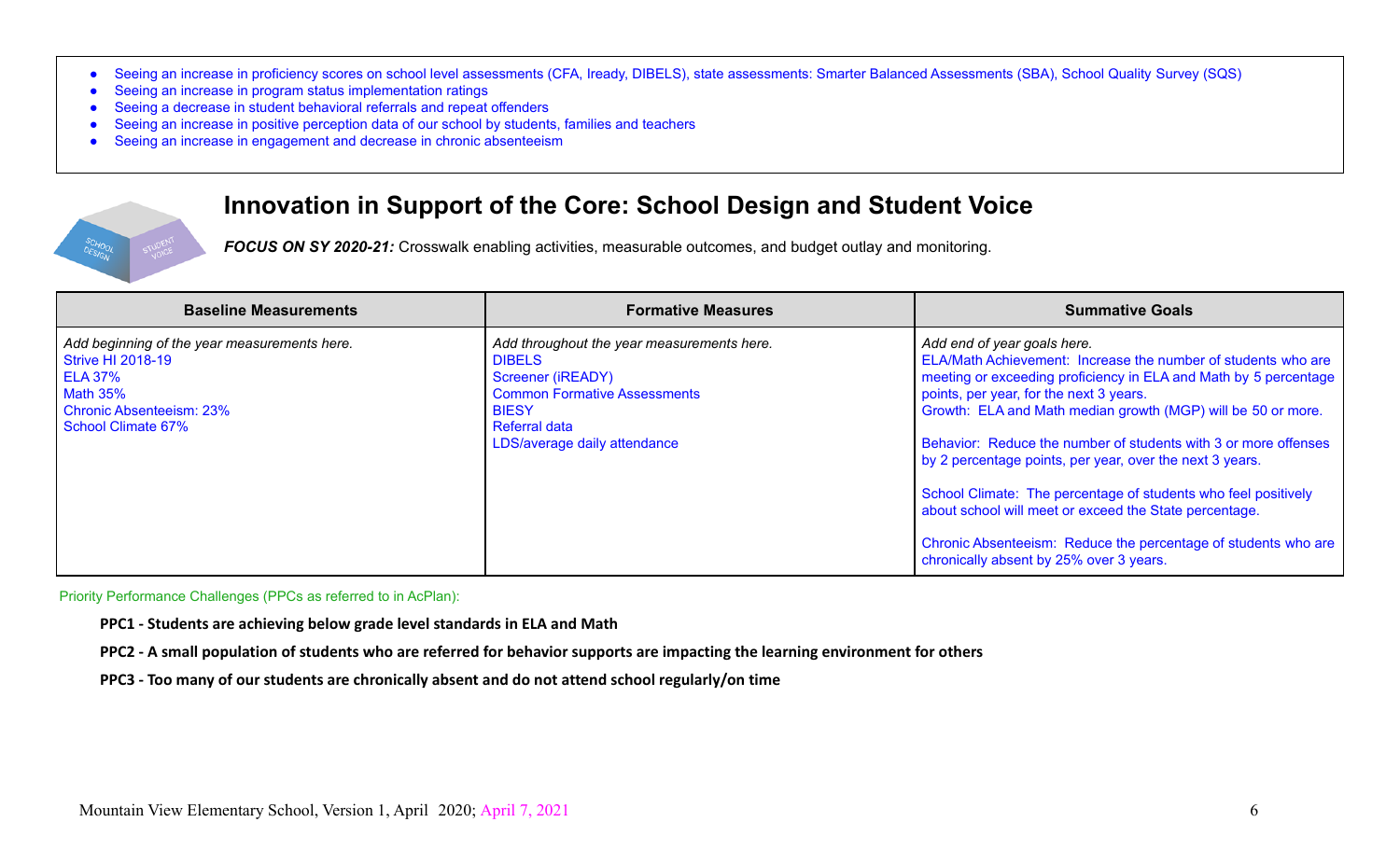| Student Outcomes (SY 2020-21)                                                                                                                                                                                                                                                                                                                                                             |  |                                                                                                                                                                                                                                                                                                                                                                                                                                                            |                                              |                                                         |                                                                                                                                                                                                                                                                                                                                                  |                                                  |                                                                |  |  |
|-------------------------------------------------------------------------------------------------------------------------------------------------------------------------------------------------------------------------------------------------------------------------------------------------------------------------------------------------------------------------------------------|--|------------------------------------------------------------------------------------------------------------------------------------------------------------------------------------------------------------------------------------------------------------------------------------------------------------------------------------------------------------------------------------------------------------------------------------------------------------|----------------------------------------------|---------------------------------------------------------|--------------------------------------------------------------------------------------------------------------------------------------------------------------------------------------------------------------------------------------------------------------------------------------------------------------------------------------------------|--------------------------------------------------|----------------------------------------------------------------|--|--|
| <b>Measurable</b><br><b>Outcome(s)</b>                                                                                                                                                                                                                                                                                                                                                    |  | <b>Enabling Activity (SW6)</b>                                                                                                                                                                                                                                                                                                                                                                                                                             | <b>Duration</b><br>Fall, Spring,<br>Yearlong | <b>Source of</b><br><b>Funds</b><br>Program ID<br>(SW5) | <b>School Monitoring</b><br><b>Activity (SW3)</b>                                                                                                                                                                                                                                                                                                | <b>Frequency</b><br>Quarter,<br>Semester, Annual | <b>Complex Monitoring Activity</b><br>(to be completed by CAS) |  |  |
| PPC 1 (Academics $\&$<br>Growth)<br>Increase proficiency<br>rates in ELA and Math<br>for high-needs students<br>on SBA by 5%<br>Increase the number of<br>students who are<br>meeting or exceeding<br>proficiency in ELA and<br>math by 6 percentage<br>points per year for the<br>next 3 years.<br>Growth(SBA): ELA and<br>math median growth<br>percentile (MGP) will be<br>50 or more. |  | <b>HMTSS</b><br>Establish, implement, monitor, and evaluate<br>a framework for school improvement that<br>focuses on a system level continuous<br>improvement across all classrooms that<br>meet the academic and non-academic<br>needs of all students, including those with<br>disabilities, ELL students, and<br>disadvantaged students (HMTSS)<br>(SW5)(CLSD 1.2).                                                                                     | Yearlong                                     | <b>Title I</b><br><b>WSF</b>                            | <b>Grade Level Agendas &amp;</b><br><b>Minutes</b><br><b>HMTSS MVES Tool</b><br>100% of students<br>identified as "at-risk" will<br>be provided interventions<br>and support.<br>Team will report on the #<br>of students serviced,<br>interventions provided<br>(frequency) to<br>stakeholders and<br>documented into Infinite<br>Campus/eCSSS. | <b>Monthly</b>                                   |                                                                |  |  |
|                                                                                                                                                                                                                                                                                                                                                                                           |  | <b>Tiered Academic Services</b><br>Students will receive tiered academic<br>services:<br>Tier 1- Strong Core, High Quality,<br>DITS-deliberate, intentional, targeted and<br>strategic intervention instruction<br>Tier 2- Students will receive timely, DITS<br>intervention instruction (ie-small group<br>instruction)<br>Tier 3-Students who are making low or no<br>growth will receive DITS interventions<br>(determined after 2-6 to 8 week rounds) | Yearlong                                     | <b>Title I</b><br><b>WSF</b>                            | <b>Visible Learning:</b><br><b>Learning Intentions</b><br><b>Learner Progression</b><br><b>Success Criteria</b><br><b>Learner Dispositions</b>                                                                                                                                                                                                   | <b>Monthly</b>                                   |                                                                |  |  |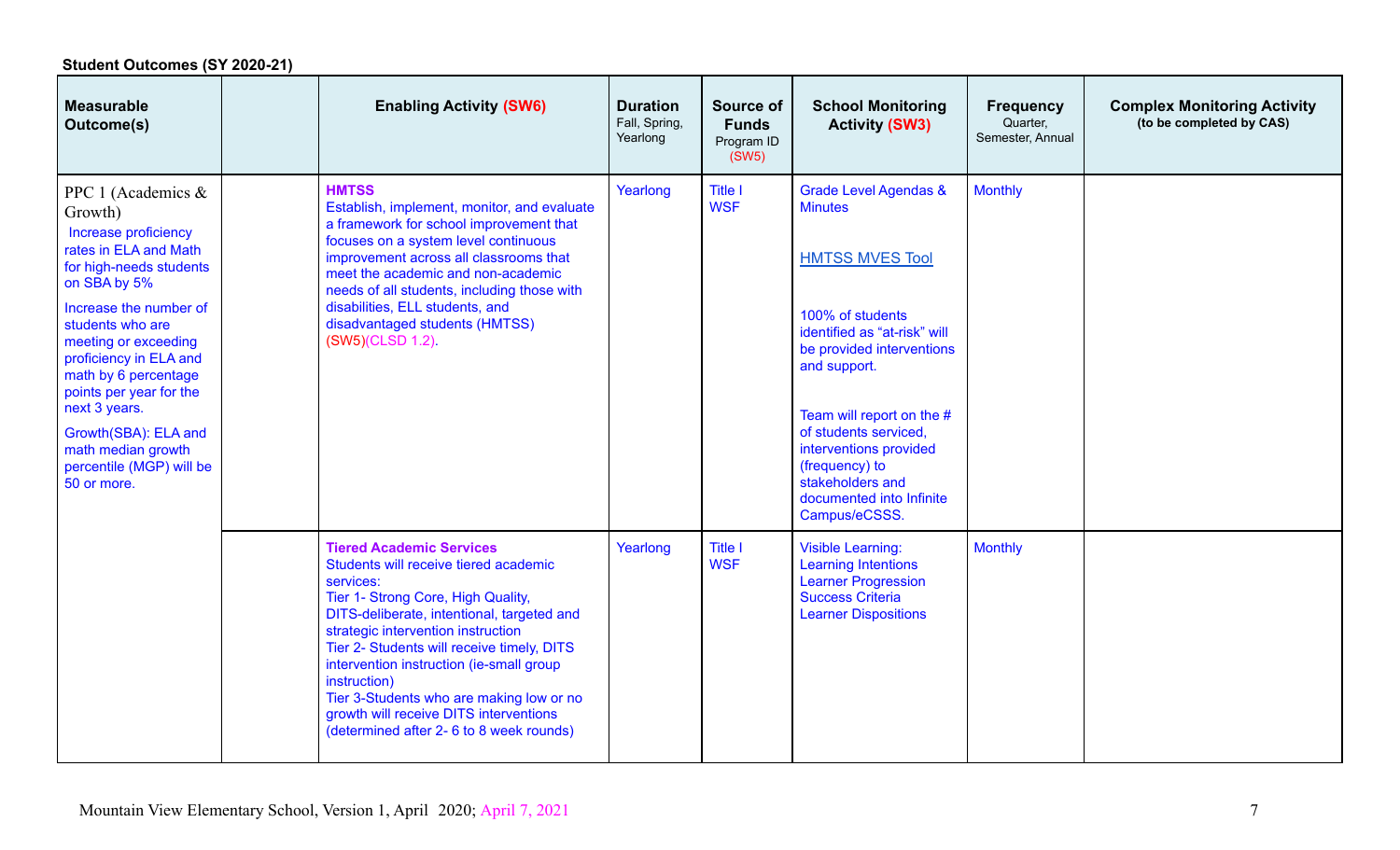|  | Interventions delivered will be documented<br>in datasheets to determine next instructional<br>steps. (CLSD 1.2)                                                                                                                                                                                                                                                                              |          |                              |                                                                                                                                                                                                                         |                             |  |
|--|-----------------------------------------------------------------------------------------------------------------------------------------------------------------------------------------------------------------------------------------------------------------------------------------------------------------------------------------------------------------------------------------------|----------|------------------------------|-------------------------------------------------------------------------------------------------------------------------------------------------------------------------------------------------------------------------|-----------------------------|--|
|  | SpEd teachers will review IEPs regularly<br>once a month with support staff EAs, Reg Ed<br>Inclusion teachers and team Service<br>providers (review Progress Reports with<br>Administration during data conferences) to<br>ensure fidelity of implementation by progress<br>monitoring the IEP goals, using a variety of<br>data sources (DIBELs, i-Ready,<br>observations, etc.). (CLSD 1.2) |          | <b>Title I</b><br><b>WSF</b> | <b>Leadership Agendas &amp;</b><br><b>Minutes</b><br><b>Progress monitoring</b><br>Spreadsheet                                                                                                                          | <b>Monthly</b>              |  |
|  | SpEd teachers will provide (DITS) Specially<br>Designed Instruction (SDI) to meet the goals<br>and objectives of IDEA students with fidelity<br>to close achievement gaps and<br>communicate with all stakeholders (including<br>families). (CLSD 1.6)                                                                                                                                        |          | <b>Title I</b><br><b>WSF</b> | Leadership Agendas &<br><b>Minutes</b><br><b>Progress monitoring</b><br>Spreadsheet                                                                                                                                     |                             |  |
|  | <b>Small Group &amp; Targeted Instruction</b><br>Targeted Tier 1 and Tier 2 Small group<br>interventions in classrooms grades K-5<br>(CLSD 1.2)                                                                                                                                                                                                                                               | Yearlong | <b>Title I</b><br><b>WSF</b> | <b>Visible Learning:</b><br><b>Learning Intentions</b><br><b>Learner Progression</b><br><b>Success Criteria</b><br><b>Learner Dispositions</b><br><b>Instructional Schedules</b>                                        | <b>Monthly</b><br>Quarterly |  |
|  | Teachers will adjust pacing guide dates in<br>accordance to students' needs during PLCs.<br>(Depth)                                                                                                                                                                                                                                                                                           | Yearlong | <b>Title I</b><br><b>WSF</b> | "Pacing Guides"                                                                                                                                                                                                         | Weekly                      |  |
|  | <b>Vertical Alignment:</b><br>School will identify a school wide vertical<br>alignment process.<br>Teachers will engage in vertical alignment<br>(progression) of essential content area<br>standards in ELA across grade levels two to<br>four times a year.<br>(CLSD 1.2)                                                                                                                   | Yearlong | <b>Title I</b><br><b>WSF</b> | <b>Common Core Vertical</b><br><b>Alignment for ELA &amp;</b><br>Math<br><b>Visible Learning:</b><br><b>Learning Intentions</b><br><b>Learner Progression</b><br><b>Success Criteria</b><br><b>Learner Dispositions</b> | Quarterly                   |  |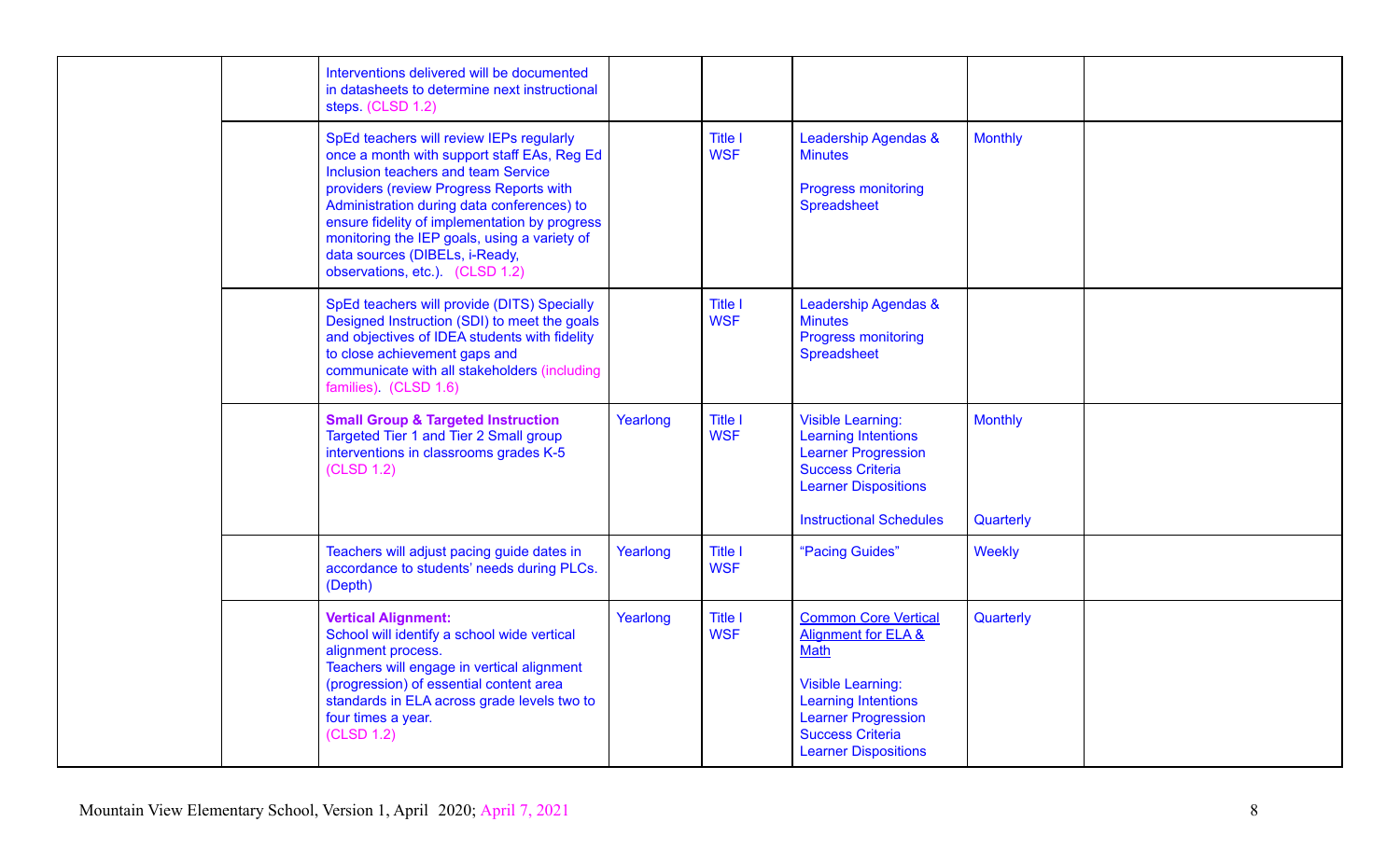| <b>PLC &amp; CFAs</b><br>Time will be devoted to:<br>• Creating CFAs/Summative<br>Assessments that are aligned to and<br>accurately measure standards.<br>Creating or adjusting lessons that<br>$\bullet$<br>utilize the information obtained from<br>the assessments that match the<br>rigor of the standard.<br><b>Embedding and implementing</b><br>$\bullet$<br><b>Visible Learning components;</b><br>Including: Learning intentions,<br>Learning progressions, and Success<br>criteria<br><b>Previewing and discussing</b><br>$\bullet$<br>upcoming lessons/content in order<br>to know the learning intentions<br>Analyzing data from student work<br>$\bullet$<br>and assessments to identify where<br>students are in their learning<br>progressions.<br><b>Creating lessons that are</b><br>$\bullet$<br>differentiated based on where<br>students are in their learning<br>progressions to meet the standard.<br>Creating a bank of strategies for<br>$\bullet$<br>students with SEL needs during ELA<br>& Math instruction<br><b>Creating and discussing strategies</b><br>$\bullet$<br>and interventions in order to engage<br>students | Yearlong | <b>Title I</b><br><b>WSF</b> | <b>PLCs Agendas &amp; Minutes</b><br>Including:<br><b>CFA/Summative</b><br>Spreadsheet:<br>-Progress towards CFA<br><b>SMART</b> goal<br>-Strategies for those who<br>are not meeting<br><b>Visible Learning:</b><br><b>Learning Intentions</b><br><b>Learner Progression</b><br><b>Success Criteria</b><br><b>Learner Dispositions</b> | Weekly         |
|------------------------------------------------------------------------------------------------------------------------------------------------------------------------------------------------------------------------------------------------------------------------------------------------------------------------------------------------------------------------------------------------------------------------------------------------------------------------------------------------------------------------------------------------------------------------------------------------------------------------------------------------------------------------------------------------------------------------------------------------------------------------------------------------------------------------------------------------------------------------------------------------------------------------------------------------------------------------------------------------------------------------------------------------------------------------------------------------------------------------------------------------------|----------|------------------------------|-----------------------------------------------------------------------------------------------------------------------------------------------------------------------------------------------------------------------------------------------------------------------------------------------------------------------------------------|----------------|
| (CLSD 1.2, 1.3, 1.5)<br><b>Sped PLC</b><br>• SpEd PLCs will meet monthly to<br>analyze progress of IDEA students<br>Discuss vertical articulation and<br>$\bullet$<br>progress towards students IEP<br>goals using a variety of data<br>sources.                                                                                                                                                                                                                                                                                                                                                                                                                                                                                                                                                                                                                                                                                                                                                                                                                                                                                                     |          |                              | <b>PLCs Agendas &amp; Minutes</b><br>Including:<br><b>Analyze IDEA Students</b><br><b>CFA/Summative Results</b><br><b>Visible Learning:</b><br><b>Learning Intentions</b>                                                                                                                                                               | <b>Monthly</b> |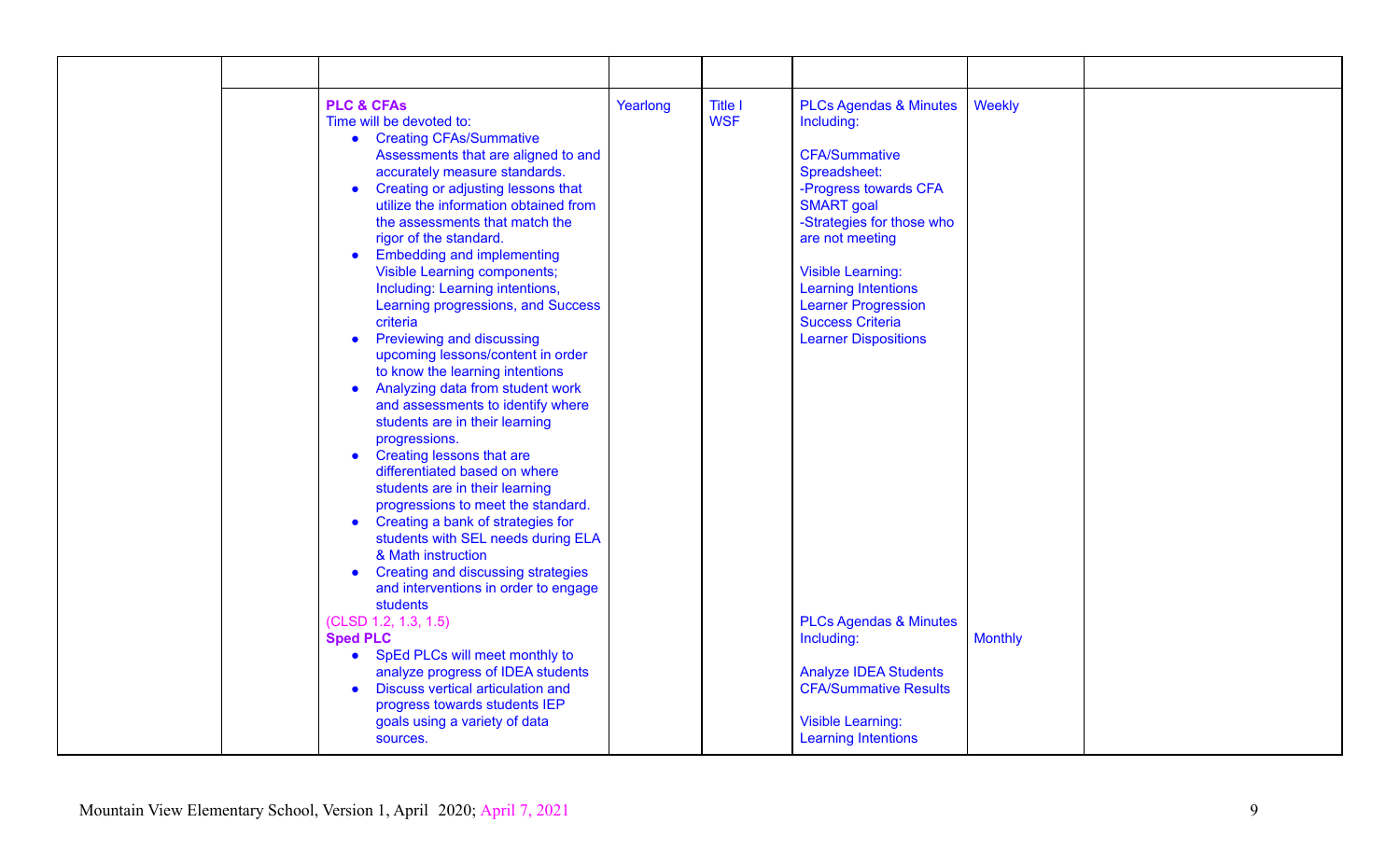|                                                                                                                | All Sped teachers will bring student<br>$\bullet$<br>work samples and data on meeting<br>students goals and objectives as<br>referenced in the students' IEPs.<br>Discuss grade level standards and<br>$\bullet$<br>create a bank of ideas on how to<br>differentiate so students meet the<br>standard.<br>Review LRE data to evaluate how<br>$\bullet$<br>many students with IEPs are<br>participating in the general<br>education setting and what percent<br>of the time.<br>SpEd teachers will review IEPs<br>$\bullet$<br>regularly once a month with support<br>staff EAs, Reg Ed Inclusion<br><b>Teachers and team Service</b><br>providers (review Progress Reports<br>with Administration during data<br>conferences) to ensure fidelity of<br>implementation by progress<br>monitoring the IEP goals, using a<br>variety of sources (DIBELs, iReady,<br>observations, etc.).<br>SpEd teachers will provide (DITS)<br>$\bullet$<br><b>Specially Designed Instruction (SDI)</b><br>to meet the goals and objectives of<br><b>IDEA</b> students with fidelity to close<br>achievement gaps and<br>communicate with all stakeholders.<br>(CLSD 1.2, 1.3, 1.5) |          |                              | <b>Learner Progression</b><br><b>Success Criteria</b><br><b>Learner Dispositions</b><br><b>SDI Intervention Logs</b><br>to include: dates,<br>attendance, services<br>provided, work samples |                           |  |
|----------------------------------------------------------------------------------------------------------------|---------------------------------------------------------------------------------------------------------------------------------------------------------------------------------------------------------------------------------------------------------------------------------------------------------------------------------------------------------------------------------------------------------------------------------------------------------------------------------------------------------------------------------------------------------------------------------------------------------------------------------------------------------------------------------------------------------------------------------------------------------------------------------------------------------------------------------------------------------------------------------------------------------------------------------------------------------------------------------------------------------------------------------------------------------------------------------------------------------------------------------------------------------------------|----------|------------------------------|----------------------------------------------------------------------------------------------------------------------------------------------------------------------------------------------|---------------------------|--|
| 100% of students will<br>achieve 1 years+ worth<br>of growth per school<br>year in DIBELS and<br><b>iReady</b> | <b>Universal Screening &amp; Diagnostics</b><br>Students will participate in universal<br>screening 3x/year to identify targeted needs<br>for students in reading, math, and behavior.<br>-Identify tool/s school will use for universal<br>screening in reading and math by (date)                                                                                                                                                                                                                                                                                                                                                                                                                                                                                                                                                                                                                                                                                                                                                                                                                                                                                 | Yearlong | <b>Title I</b><br><b>WSF</b> | 3x/year Universal<br><b>Screening &amp; Diagnostics</b><br><b>Results</b><br>2x/year student growth                                                                                          | 3x/year<br>2x/year growth |  |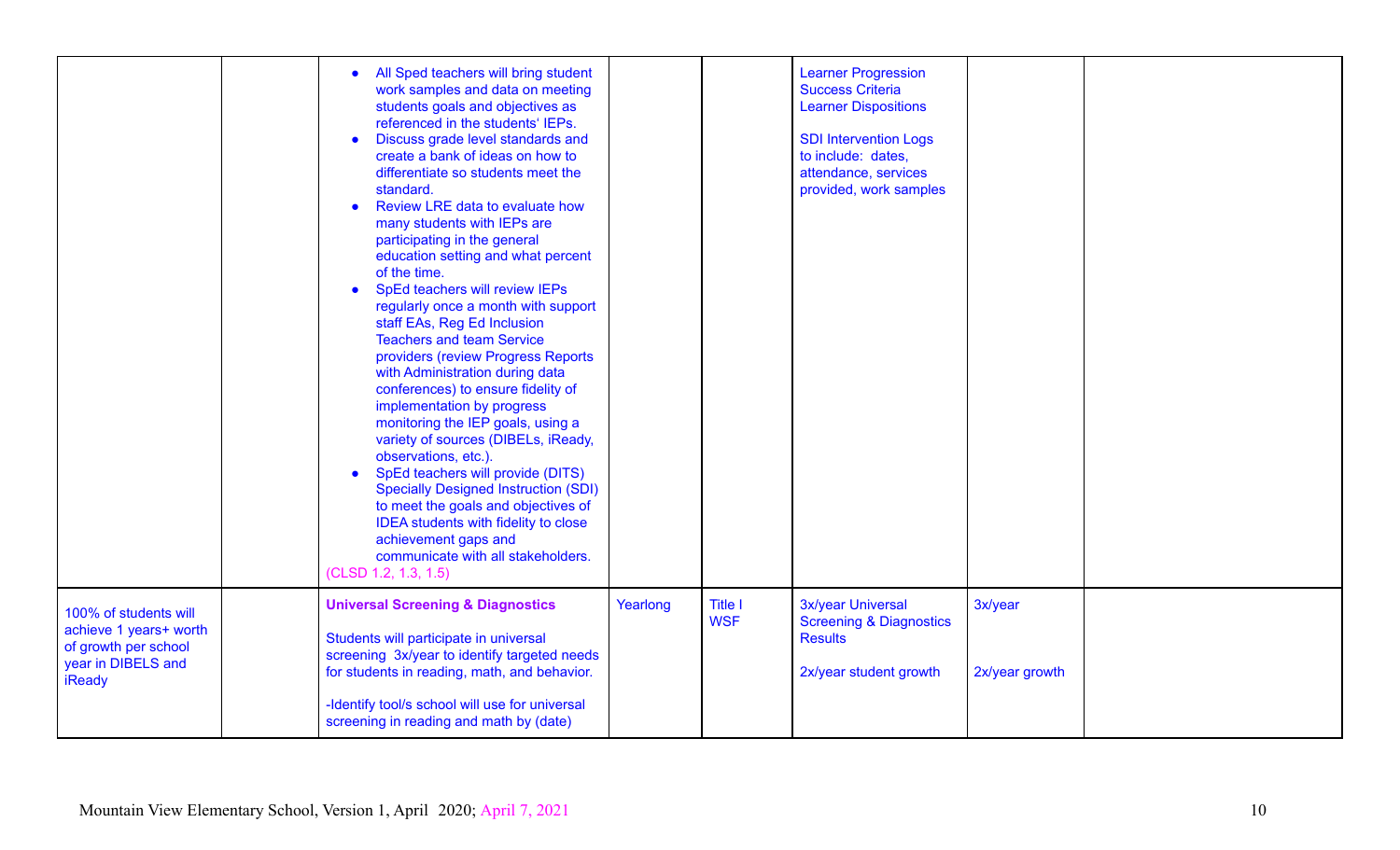|                                                                                                                                                                                                                                                                                                                                                                                                                                                                                                                                                   | -Identify and utilize diagnostic assessments<br>school will use to provide targeted<br>interventions<br>- Document the process for conducting the<br>screening including setting windows and<br>standardized implementation<br>-Identify cut scores or decision points for<br>specific tools to identify students at risk<br>(CLSD 1.2, 1.3, 1.5)                                                                                                                                                                                                     |          |                              |                                                                                                                                                                                                                                                                                                                                                                                                                                                                                                                                                                                           |                                                         |  |
|---------------------------------------------------------------------------------------------------------------------------------------------------------------------------------------------------------------------------------------------------------------------------------------------------------------------------------------------------------------------------------------------------------------------------------------------------------------------------------------------------------------------------------------------------|-------------------------------------------------------------------------------------------------------------------------------------------------------------------------------------------------------------------------------------------------------------------------------------------------------------------------------------------------------------------------------------------------------------------------------------------------------------------------------------------------------------------------------------------------------|----------|------------------------------|-------------------------------------------------------------------------------------------------------------------------------------------------------------------------------------------------------------------------------------------------------------------------------------------------------------------------------------------------------------------------------------------------------------------------------------------------------------------------------------------------------------------------------------------------------------------------------------------|---------------------------------------------------------|--|
| PPC 2 (Behavior)<br>Reduce the number of<br>students with 3 or more<br>offenses by 2<br>percentage points, per<br>year, over the next 3<br>years.<br>Reduce the number of<br>office referrals<br>Reduce the number of<br>students out of class<br>Increase positive<br>student perceptions of<br>school climate will meet<br>or exceed state<br>percentage as<br>measured by SBA and<br>Panorama survey.<br>Increase positive<br>student perceptions of<br>school climate by pre<br>and post survey data<br>(baseline to be set<br>2020-2021 SY). | <b>Communication of Response To</b><br><b>Intervention (RTI)</b><br>System Level: What is our RTI system?<br>Student Level: Who are they? Where are<br>they at in the system?<br>Streamline an Intervention database for the<br>small group of repeat offenders.<br>Develop a communication plan for the RTI<br>system that defines who communicates to<br>whom, what, how (method) and how often<br>information is exchanged.<br>Build time for collaboration between teacher,<br>student, counselors, Administration and<br>families.<br>(CLSD 1.6) | Yearlong | <b>Title I</b><br><b>WSF</b> | <b>HMTSS MVES Tool</b><br>100% of students<br>identified as "at-risk" will<br>be provided interventions<br>and support.<br>Team will report on the #<br>of students serviced,<br>interventions provided<br>(frequency) to<br>stakeholders and<br>documented into Infinite<br>Campus/eCSSS.<br>100% repeat offenders<br>(referred students) will<br>have an intervention that<br>matches.<br><b>Counseling logs</b><br>documenting dates and<br>interventions for referred<br>students.<br><b>Heads Up documents:</b><br>what classroom teacher<br>tried<br><b>Behavior tracking sheet</b> | Bi-weekly in<br><b>PLCs</b><br>Monthly at<br>Leadership |  |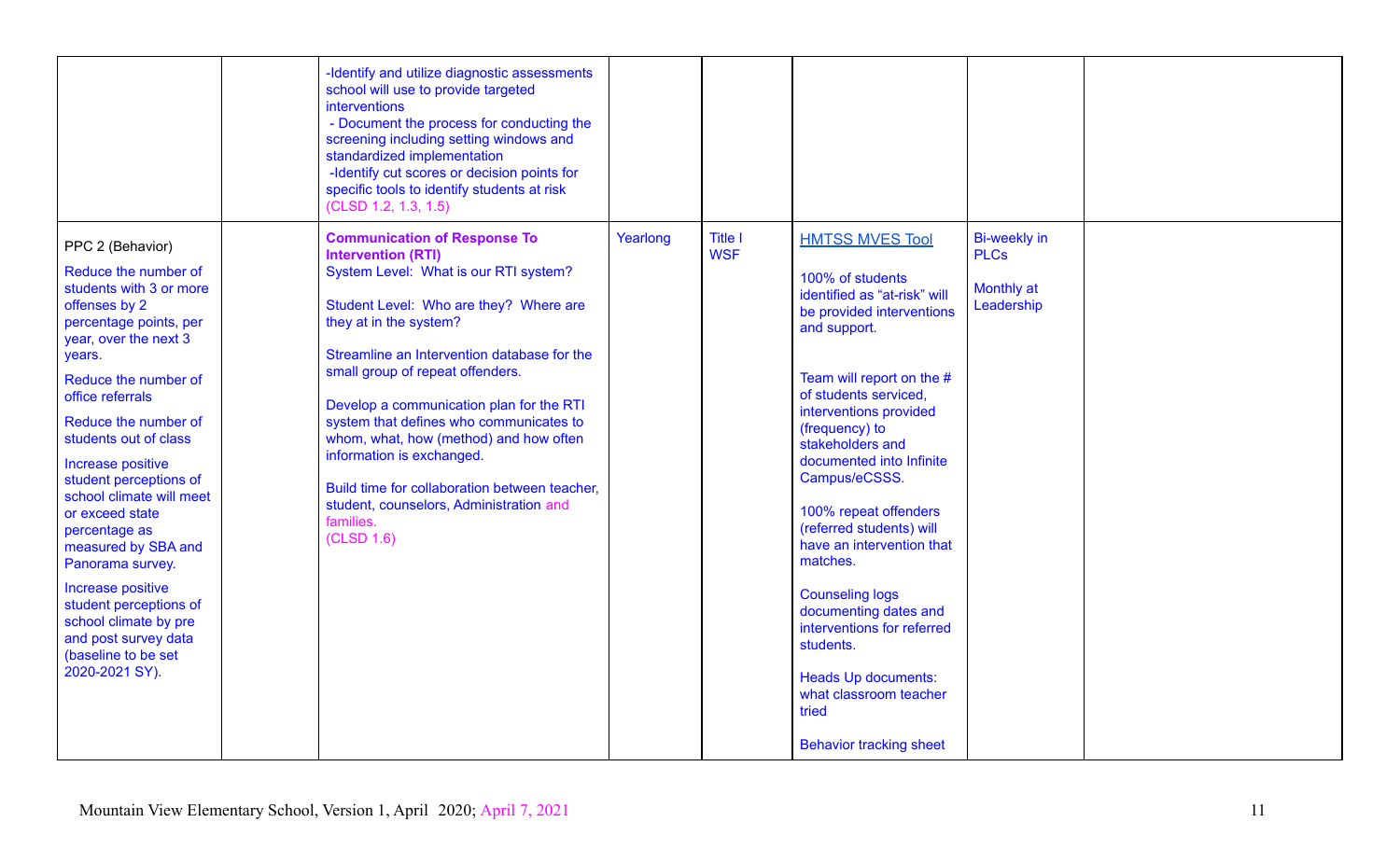|                                                                   | <b>RTI &amp; Student Intervention Matching</b><br>Form (SIMS)<br><b>Professional Development of identified</b><br>areas.<br>Tier 1: Application of: Visible Learning<br>(disposition), MindUp Curriculum (SEL),<br>Second Step Curriculum (SEL), DBW 17 PS,<br>HĀ, PLC Time, Hawk Pride Program<br>(quarterly value lessons, hawk pride tokens,<br><b>Hawk Pride Store)</b><br>BEISY- 3x/year<br>(CLSD 1.7) | Yearlong | <b>WSF</b>                   | Tier 1:<br><b>Instructional Schedules to</b><br>include SEL instruction<br>weekly.<br>100% of instructional<br>schedules include time<br>for brain breaks,<br>mindfulness, and calming<br>activities<br><b>Visible Learning</b><br><b>Dispositions</b><br>100% of teachers will<br>utilize PBIS as outlined in<br>PBIS action plan<br>Analyze BEISY 3x/year | <b>Monthly</b>                     |  |
|-------------------------------------------------------------------|-------------------------------------------------------------------------------------------------------------------------------------------------------------------------------------------------------------------------------------------------------------------------------------------------------------------------------------------------------------------------------------------------------------|----------|------------------------------|-------------------------------------------------------------------------------------------------------------------------------------------------------------------------------------------------------------------------------------------------------------------------------------------------------------------------------------------------------------|------------------------------------|--|
|                                                                   | Tier 2: Use S.I.M.S.-help to identify<br>strategies for students                                                                                                                                                                                                                                                                                                                                            |          | <b>WSF</b>                   | Tier 2:<br><b>Review &amp; Analyze</b><br><b>S.I.M.S.</b>                                                                                                                                                                                                                                                                                                   | <b>Bi-weekly in</b><br><b>PLCs</b> |  |
|                                                                   | Tier 3: Referral Generated (including all<br>documented data of interventions and<br>strategies tried)                                                                                                                                                                                                                                                                                                      |          | <b>WSF</b>                   | Tier 3:<br><b>Review &amp; Analyze Tier 3</b><br>Spreadsheet                                                                                                                                                                                                                                                                                                | Bi-weekly in<br><b>PLCs</b>        |  |
| PPC 3 (Attendance)<br>Chronic absenteeism<br>will decrease by 5%. | <b>Chronic Absenteeism</b><br>100% of students who are at risk of<br>becoming chronically absent will be<br>monitored weekly and communication of<br>their progress to all stakeholders (including<br>families) will be implemented.<br>(CLSD 1.6)<br><b>Student Engagement</b><br>Schoolwide implementation of student<br>engagement practices.                                                            | Yearlong | <b>Title I</b><br><b>WSF</b> | <b>Attendance Tracking</b><br>sheet<br>Tier <sub>1</sub><br>Tier <sub>2</sub><br>Tier <sub>3</sub><br><b>Visible Learning:</b><br><b>Learning Intentions</b><br><b>Learner Progression</b><br><b>Success Criteria</b><br><b>Learner Dispositions</b>                                                                                                        | <b>Bi-weekly</b><br><b>Monthly</b> |  |
| Increase our average                                              | <b>PBIS</b><br>Students will participate in PBIS systems                                                                                                                                                                                                                                                                                                                                                    | Yearlong | <b>WSF</b>                   | Grade levels report out<br>on PBIS action plan                                                                                                                                                                                                                                                                                                              | <b>Monthly</b>                     |  |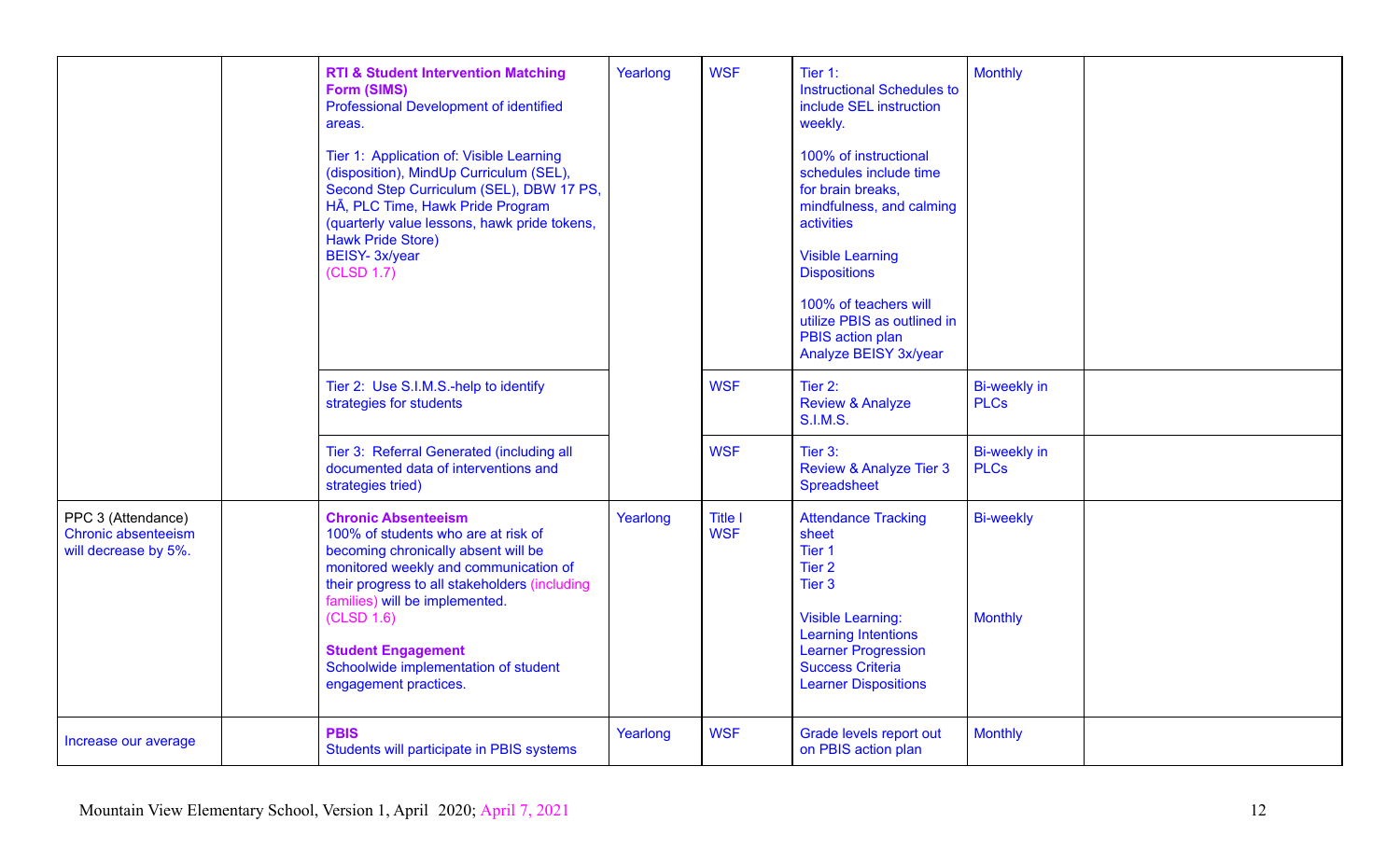| daily attendance from<br>92% to 95%.                                                                                                           | including the school store, schoolwide token<br>system, end-of-the-quarter award<br>celebrations, quarterly awards,<br>incentives/rewards and more (families will be<br>invited to these celebrations/awards)<br>(CLSD 1.6)                                                                    |          |                       |                                                                    |                                   |  |
|------------------------------------------------------------------------------------------------------------------------------------------------|------------------------------------------------------------------------------------------------------------------------------------------------------------------------------------------------------------------------------------------------------------------------------------------------|----------|-----------------------|--------------------------------------------------------------------|-----------------------------------|--|
| Increase the number of<br>students who will<br>extend their learning<br>into relevant contexts<br>from pre to post BERC<br>group observations. | <b>Student Voice &amp; Choice</b><br>Schoolwide protocol to include student voice<br>in the planning of all schoolwide activities<br>and incentives. (ie: include student council<br>representatives in the planning)<br>Schoolwide rubric & agreements for General<br>Learner Outcomes (GLOs) | Yearlong | Title I<br><b>WSF</b> | <b>Student Survey</b><br><b>Planning Meeting</b><br><b>Minutes</b> | 1x/per semester<br><b>Monthly</b> |  |

#### **Staff Outcomes (SY 2020-21)**

| <b>Measurable</b><br><b>Outcome(s)</b>                             | <b>Enabling Activity</b><br>(SW6)                                                                                                                                                                                                                                                     | <b>Duration</b><br>Fall, Spring,<br>Yearlong                          | Source of<br><b>Funds</b><br>Program ID<br>(SW5) | <b>School Monitoring</b><br><b>Activity (SW3)</b> | <b>Frequency</b><br>Quarter,<br>Semester, Annual | <b>Complex Monitoring Activity</b><br>(to be completed by CAS) |
|--------------------------------------------------------------------|---------------------------------------------------------------------------------------------------------------------------------------------------------------------------------------------------------------------------------------------------------------------------------------|-----------------------------------------------------------------------|--------------------------------------------------|---------------------------------------------------|--------------------------------------------------|----------------------------------------------------------------|
| PPC1<br>100% of teachers will<br>participate in data team<br>PLCs. | <b>PLC</b><br>-Build time into the master<br>calendar for teams to meet<br>regularly.<br>-Develop/Refine meeting<br>processes for school teams to<br>follow.<br>-Refine the process to analyze<br>data at the school, grade, and<br>individual student level.<br>(CLSD 1.2, 1.3, 1.5) | Yearlong                                                              | <b>Title I</b><br><b>WSF</b>                     | <b>PLC Agendas and</b><br><b>Minutes</b>          | <b>Weekly</b>                                    |                                                                |
| 100% of the PLC team<br>will follow working<br>agreements          | Identify professional development<br>needed to support the<br>implementation of effective PLCs<br>-Data Driven Conversations<br>-Understanding Common Core                                                                                                                            | <b>Develop</b><br><b>Beginning of</b><br>year<br>Continue<br>Yearlong | <b>Title I</b><br><b>WSF</b>                     | <b>PLC Agendas and</b><br><b>Minutes</b>          | Weekly                                           |                                                                |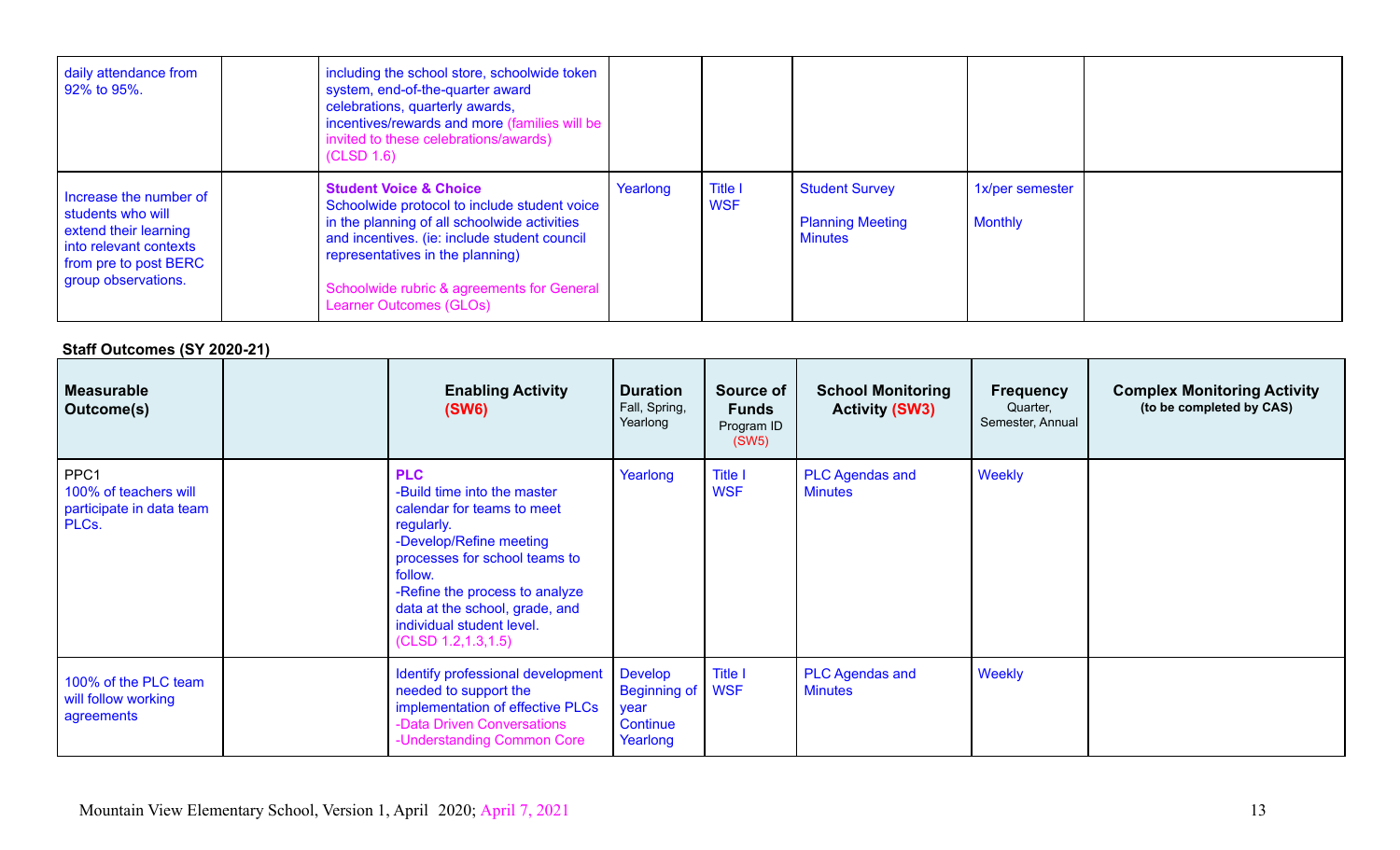|                                                                                             | <b>State Standards</b><br>-Planning for engaging, rigorous,<br>standards-based instruction<br>-Common Formative<br><b>Assessments</b><br>-Collective Efficacy<br>Develop and define roles and<br>responsibilities.<br>-Create expected behaviors (ie<br>enter data prior to PLC)<br>-Develop working agreements<br>grounded in HĀ. |          |                              |                                                                                                                                                                                            |                |  |
|---------------------------------------------------------------------------------------------|------------------------------------------------------------------------------------------------------------------------------------------------------------------------------------------------------------------------------------------------------------------------------------------------------------------------------------|----------|------------------------------|--------------------------------------------------------------------------------------------------------------------------------------------------------------------------------------------|----------------|--|
| 100% of the PLC team<br>will follow the 7 norms<br>of collaboration.                        | Provide PD on the 7 norms of<br>collaboration (Adaptive schools,<br>Culturize)<br>-Review and reflect at least once<br>a month on the 7 norms.                                                                                                                                                                                     | Yearlong | <b>Title I</b><br><b>WSF</b> | <b>PLC Agendas and</b><br><b>Minutes</b>                                                                                                                                                   | Weekly         |  |
| 100% of our faculty will<br>implement a student<br>engagement practice.                     | <b>PD &amp; Visible Learning</b><br>Professional development for all<br>faculty and education assistants<br>on student engagement practices.<br><b>Implement Visible Learning</b><br><b>Components during PLC planning</b><br>time<br>Include: Learning intentions,<br>Learning progressions, and<br>Success criteria (SW5)        | Yearlong | <b>Title I</b><br><b>WSF</b> | <b>PLC Agendas and</b><br><b>Minutes</b><br><b>Visible Learning:</b><br><b>Learning Intentions</b><br><b>Learner Progression</b><br><b>Success Criteria</b><br><b>Learner Dispositions</b> | Weekly         |  |
| 100% of teachers will<br>participate in HĀ PD<br>and incorporate HA in<br>their classrooms. | HĀ<br>PD to strengthen BREATH and<br>student engagement practices.<br>(CLSD 1.7)                                                                                                                                                                                                                                                   | Yearlong | <b>Title I</b><br><b>WSF</b> | PD Sign in Sheets and<br><b>Agendas</b><br>Teacher lessons,<br>reflections, etc.                                                                                                           | <b>Monthly</b> |  |
| PPC <sub>2</sub><br>100% of staff will follow                                               | <b>RTI</b><br>100% of stakeholders will be<br>knowledgeable of the RTI                                                                                                                                                                                                                                                             | Yearlong | <b>Title I</b><br><b>WSF</b> | PD Sign in Sheets<br>PD Agenda                                                                                                                                                             | <b>Monthly</b> |  |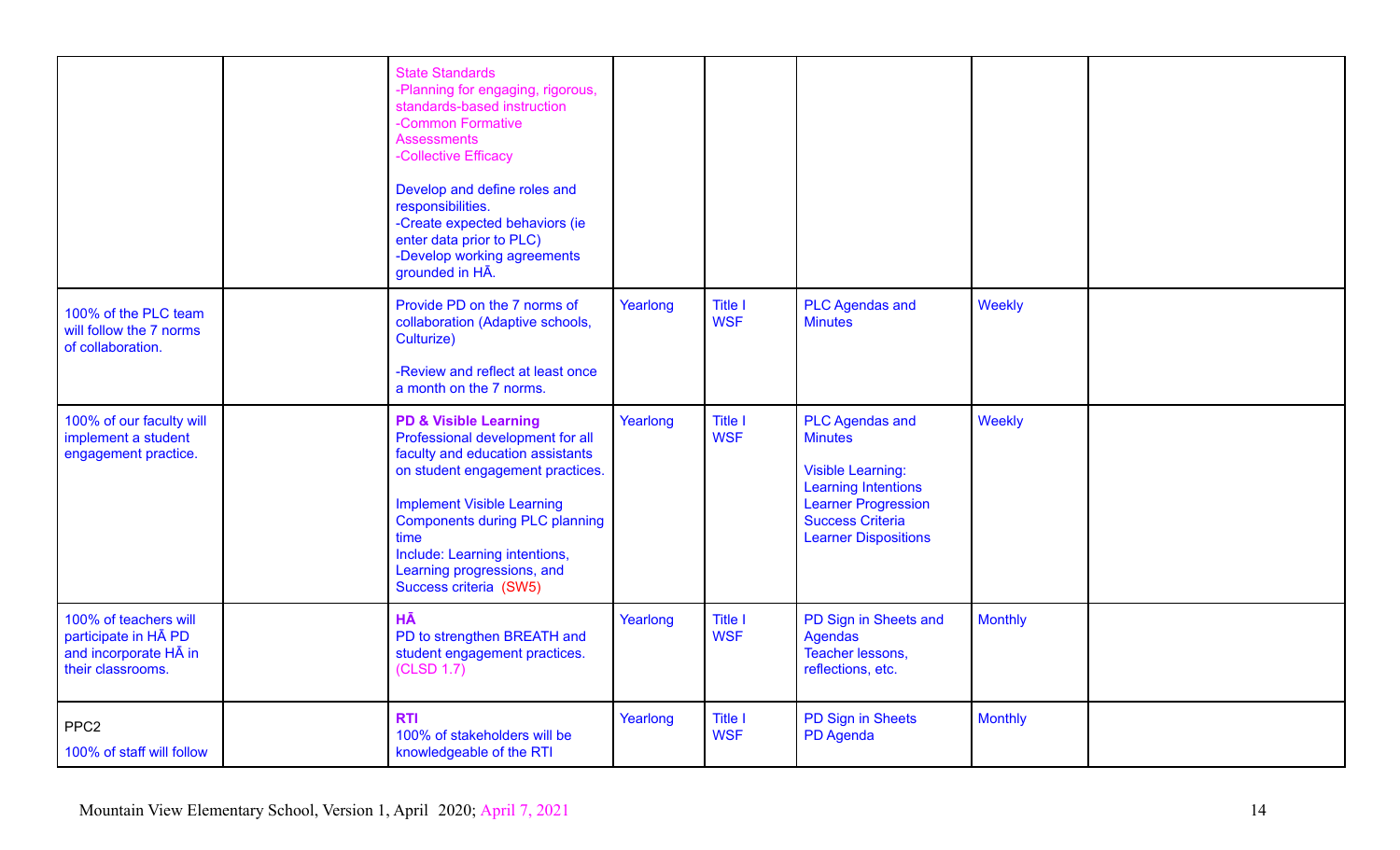| the RTI system for<br>referring students.                                                                            |                                                                                                                                                                                                                                                         | System. (Admin, Teachers,<br>PPT/PPEs, EAs, Adult<br>Supervisors, etc.)<br>Provide PD on the RTI System.                                     |                       |                                           | <b>Office Referral</b><br>Data/tracking sheet                          |                |  |
|----------------------------------------------------------------------------------------------------------------------|---------------------------------------------------------------------------------------------------------------------------------------------------------------------------------------------------------------------------------------------------------|----------------------------------------------------------------------------------------------------------------------------------------------|-----------------------|-------------------------------------------|------------------------------------------------------------------------|----------------|--|
| Reduce the number of<br>referrals coming from<br>the classroom.                                                      |                                                                                                                                                                                                                                                         | Provide PD on the RTI System.<br>(17 proactive strategies,<br>PROMPT, TSS, Restorative<br>Practices, etc.)                                   | Yearlong              | Title I<br><b>WSF</b>                     | PD Sign in and Agenda<br><b>Office Referral</b><br>Data/tracking sheet | <b>Monthly</b> |  |
|                                                                                                                      | All Teachers will use RTI-B time<br>in PLCs to discuss strategies.<br>All teachers/staff will be trained to<br>use S.I.M.S. ("can't do vs won't<br>do")<br>All teachers will have an<br>understanding of S.I.M.S.<br>interventions and what it entails. |                                                                                                                                              | Title I<br><b>WSF</b> | <b>Visible Learning</b><br>classroom tool | <b>Monthly</b>                                                         |                |  |
| 100% of teachers will<br>participate in BERC<br>group observations.                                                  |                                                                                                                                                                                                                                                         | <b>Learning Walks</b><br>All Teachers/Staff will take part in<br><b>Learning Walks and self</b><br>reflection/partner sharing                | Yearlong              | Title I<br><b>WSF</b>                     | Learning Walk Data &<br>Self reflections                               | Quarterly      |  |
| PPC3<br>100% of our faculty will<br>implement student<br>engagement practices.                                       |                                                                                                                                                                                                                                                         | <b>Student Engagement PD</b><br>Professional development on<br>student engagement practices (ie.<br><b>Visible Learning, Learning Walks)</b> | Yearlong              | <b>Title I</b><br><b>WSF</b>              | PD Sign in and Agenda<br><b>Visible Learning</b><br>classroom tool     | <b>Monthly</b> |  |
| 100% of grade levels<br>will use a common<br>(beyond planner) school<br>to home communication<br>tool (monthly, then |                                                                                                                                                                                                                                                         | <b>Family/School Communication</b><br>School will Opt in to a<br>communication method to reach<br>out to families (SW7) (CLSD 1.6)           | Yearlong              | Title I<br><b>WSF</b>                     | Grade level report out<br>and provide samples at<br>leadership         | <b>Monthly</b> |  |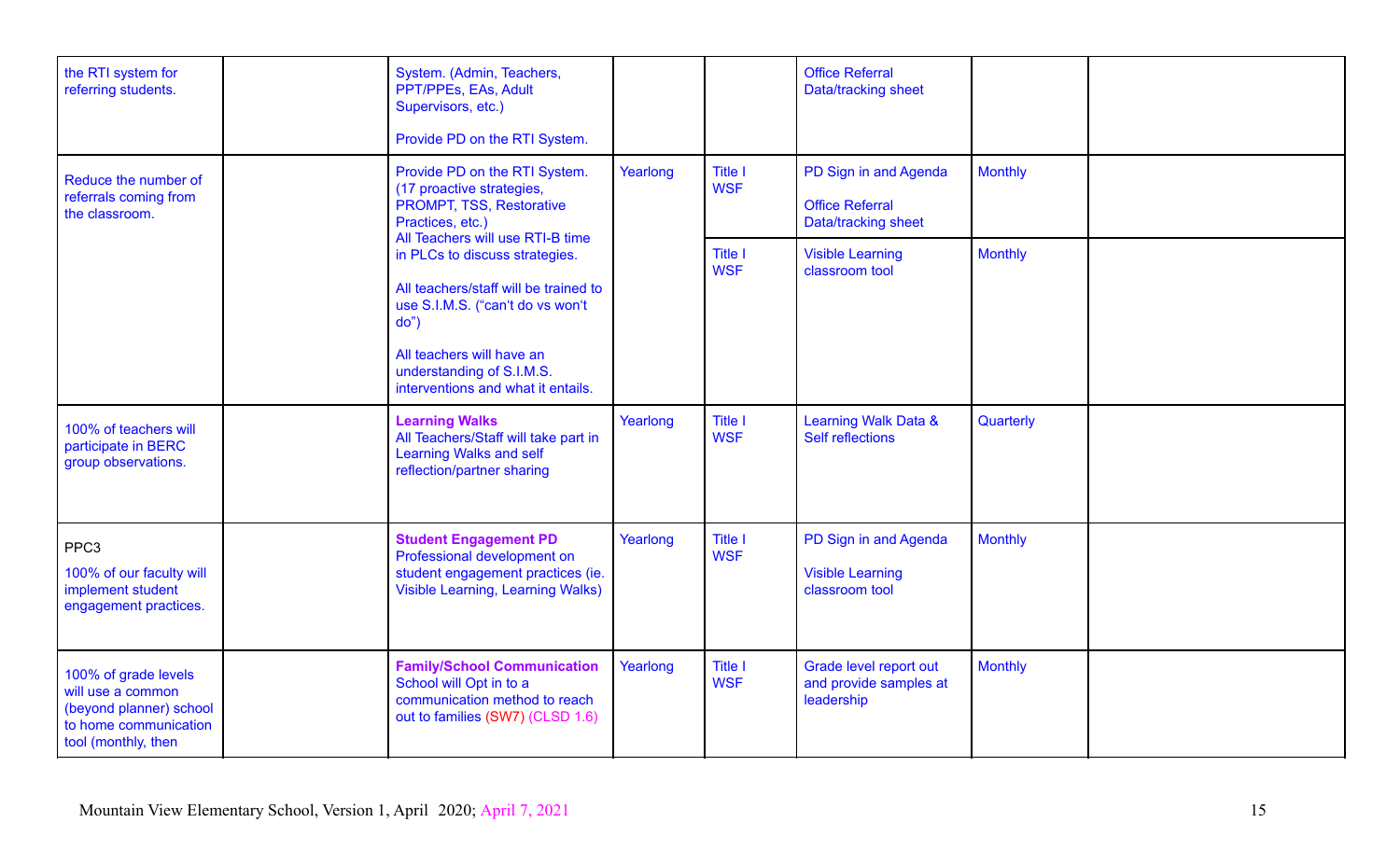| bi-weekly, and then<br>weekly over 3 years).                      |                                                                                                                                                                                                                                  |          |                       |                                                                                                            |                |  |
|-------------------------------------------------------------------|----------------------------------------------------------------------------------------------------------------------------------------------------------------------------------------------------------------------------------|----------|-----------------------|------------------------------------------------------------------------------------------------------------|----------------|--|
| Increase faculty<br>participation to family<br>engagement nights. | <b>Family Engagement</b><br>Faculty will plan and participate in<br>family nights and/or grade level<br>engagement day (SW7). (CLSD<br>1.6)<br>Each grade level to sign up for at<br>least one Ohana day or night.<br>(CLSD 1.6) | Yearlong | Title I<br><b>WSF</b> | <b>Ohana Night Planning</b><br>Documentation (to<br>include student voice,<br>student and ohana<br>survey) | <b>Monthly</b> |  |



### **Pipeline of Emerging Ideas: Pilot Projects and Design Thinking**

When HIDOE references innovation and emerging ideas, the Department is responding to important mindsets that embrace new ideas, replace dated practices, and strive for better solutions. Therefore, the Learning Organization must be prepared to uphold innovative learning environments that elevate a school's collective work, expand capacity to improve, and continuously advance student learning.

The HIDOE 2030 Promise Plan will be drafted to help school communities open conversations about the *Pipeline of Emerging Ideas*.

#### \*This is where we think big...please add your ideas as well. Mahalo Teachers!

| <b>School Ideas for Innovation and Pilot Projects</b>                                                          | <b>Conditions for Success</b>                         |
|----------------------------------------------------------------------------------------------------------------|-------------------------------------------------------|
| Please describe your school's ideas around innovation and pilot projects.                                      | Please describe your conditions for Success:          |
| MVES School Bus                                                                                                | Funding, driver, maintenance                          |
| More Enrichment Classes offered (based on student interests) and funding for materials, curriculum,<br>etc     | Funding, Personnel                                    |
| More opportunities for family engagement activities during the school day and afterschool hours                | Community partner, Funding, Personnel                 |
| STEM Building, New Classroom Buildings (replace portables), Infrastructure updates (bathrooms,<br>parking lot) | Infrastructure, Funding, Personnel                    |
| More opportunities for Co-teaching to happen (Sped, Art, CBE, ukulele, dance, STEAM)                           | Funding, Personnel, collaboration, community partners |